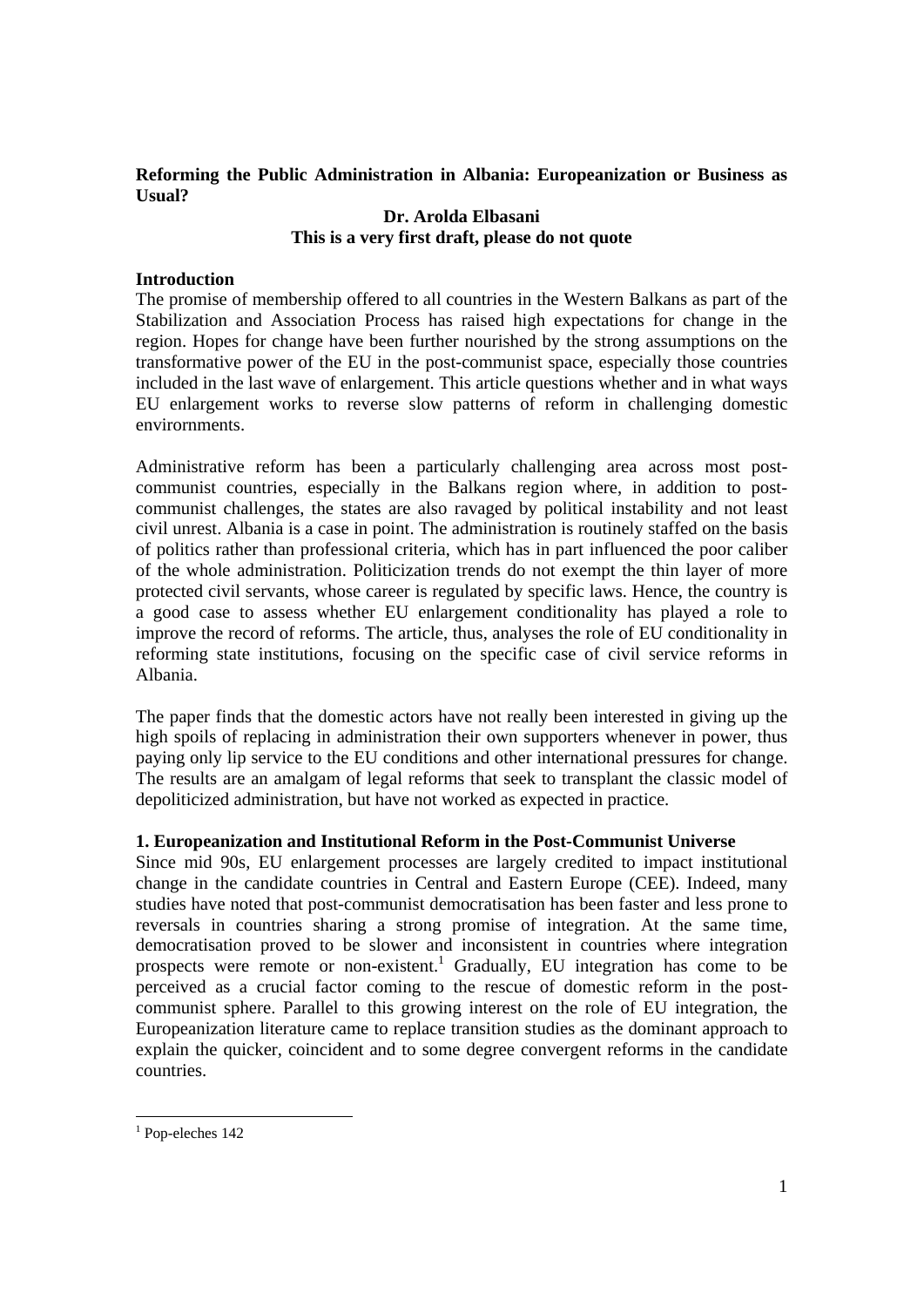In analytical terms, the europeanization perspective to post-communist change draws heavily on the growing literature on the impact of EU integration in member countries. The focus here is to connect domestic and European politics by shifting attention from the European-level orientation of classic integration theories to the domestic level.<sup>2</sup> The main questions keeping busy most Europeanists across different fields of political science is how EU integration impacts political systems across member countries as well as why it leads to the widely shared observation of a "differentiated Europe" or "incomplete Europeanisation"? The research agenda usually goes beyond a narrow notion of "impact" by absorbing concerns of both institutionalization -the development of formal and informal rules, procedures, norms and practices; and complex forms of interaction instead of a uni-directional impact or reaction to Europe (Radaelli and Paquier 2007:17).

Europeanization in the CEE extends the scope of the initial Europeanization agenda to processes of enlargement and deals specifically with how EU matters in the candidate countries. Europeanization via enlargement, shares the common concern to specify "the distinctive ways in which Europeanization works in candidate countries."<sup>3</sup> On the one hand, the EU relations with its candidates are different and so are the instruments and modalities of Europeanization -mostly characterised by the pressure of enlargement conditionality<sup>4</sup> as well as complementary mechanisms such as gatekeeping, benchmarking, monitoring, the provision of legislative and institutional templates, aid and technical assistance, and advice and twining.<sup>5</sup> On the other hand, most candidates coming from state socialism had to Europeanise while undergoing a deep process of transformation although at different degrees and paces. Europeanization perspective to the CEEC should thus take into account both the nature of EU enlargement tools and the particular transition contexts in the candidate countries. Along with the advancement of EU integration and accumulated evidence of the impact of enlargement, research has shifted to deal with questions of effectiveness of rule transfers from the EU to the candidate countries.

## *1.1 Enlargement Conditionality and Successful Institution Building in the East*

A strand of literature copying with effects of EU upon candidate countries attaches an overpowering impact to the mechanisms of enlargement, especially the pressure of conditionality to foster institution building in the east. Indeed the EU has made accession contingent upon a set of rather intrusive criteria, first established by the European Copenhagen Council in 1993. Heather Grabbe seems to voice a wide spread consensus when suggesting that "in the context of framing its enlargement towards East, the EU established the most detailed and comprehensive accession conditions ever formulated."6 These conditions, have also been partially designed to address transformation problems and weakness of the candidates, thus increasing their appeal to new democracies in the east.<sup>7</sup> Further on, Enlargement conditionality follows a strategy of reinforcement by

<sup>&</sup>lt;sup>2</sup> Books on Europeanisation

<sup>3</sup> Dimitrova 2002: 173

<sup>4</sup> Conditionality as the main instrument

 $<sup>5</sup>$  Grabbe 2001).</sup>

<sup>6</sup> 2006:250

<sup>7</sup> Dimitrova 175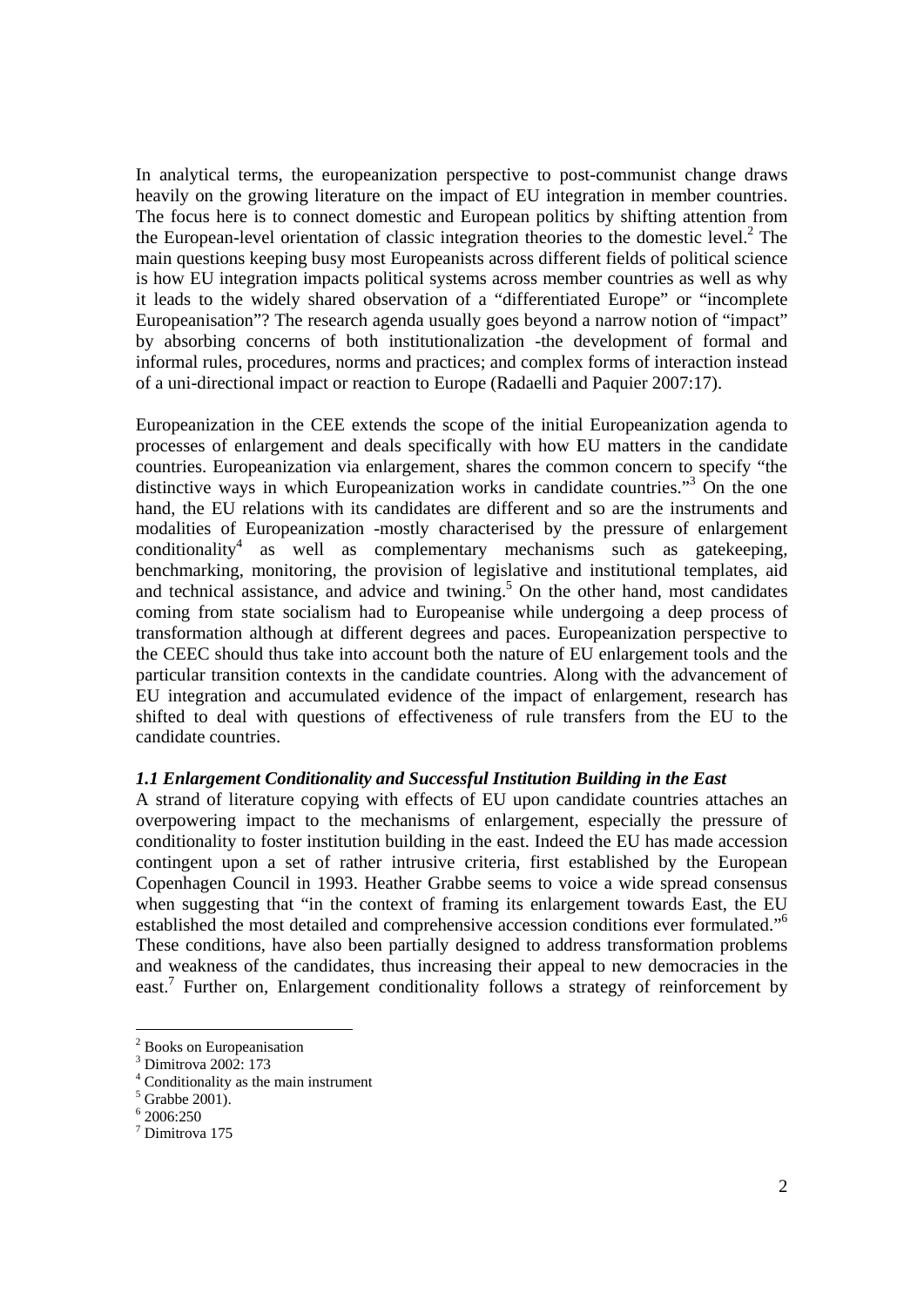reward.<sup>8</sup> Accordingly, the EU conditions come up with a set of rewards - assistance, upgrading of institutional relations and the ultimate reward of membership - which EU will delivered in case of compliance, but it will withhold in case of noncompliance. Conditionality, thus, promises to alter the domestic opportunity structures and provide additional incentives for domestic actors to comply. The EU incentives/rewards are all more powerful in the enlargement to the East as EU membership entails substantial benefits for the CEEC, but not that many for the EU.<sup>9</sup> The power asymmetry combined with the high volume and intrusiveness of rules attached to membership has arguably allowed the EU enormous leverage on the restructuring of domestic institutions in the candidate countries and arguably make these countries extremely apt to EU influence and potential convergence. Schimmelfenning and Sedelmeier, for example, note that "for the peculiar context of accession conditionality[], Europeanization in Central and Eastern Europe not only proceeded at much a quicker pace that in the member countries, but also produced more homogenous and convergent outcomes."<sup>10</sup>

However, even enthusiastic Europeanists do often admit that there is not necessarily a causal link between the presence of EU conditionality and successful rule transfer in particular issue areas and countries. Indeed, any simplistic causal relation between conditionality and rule transfer runs into trouble as research tends to accumulate increasing evidence of selective rule adoption and especially hollow implementation of adopted rules in the east.<sup>11</sup> Conditionality itself does not tell us much about the way the EU rules are adopted, interpreted and sometimes even deactivated at the domestic level. Posing a relation between EU and domestic impact needs a careful assessment of how conditions are perceived and incorporated within the country. Cautious studies of EU impact, therefore, tend to assume that it is the domestic politics that holds the key to domestic compliance and call for bringing politics back in when studying effectiveness of conditionality and broad compliance.<sup>12</sup> Those critical accounts coming from inductive empirically oriented research are much in tune with critiques towards top-down research design in Europeanization studies.<sup>13</sup> Both sides joins effort to capture the relative importance of EU and reassess its role vis a vis the domestic factors rather than negate its potential impact. The common thrust here is that treating EU conditionality as a dominant and all pervasive factor to explain CEEC's compliance could end up exaggerating the EU impact and leading to both epistemological and explanatory fallacies.<sup>14</sup>

First, the epistemological fallacy is likely to arise when the logic of EU conditionality is transformed into a guiding analytical concept to study domestic impact, what Goetz refers to as "a cause in search of an effect."<sup>15</sup> Such analytical frames from the outset prejudge the role of conditionality and make it difficult to assess the relative role of EU compared to other sources of institutional development. As Goetz further notes, "[]

<sup>8</sup> Schimmelfenning and Sedelmeier 670

<sup>9</sup> Moravcik and Vachudova, 2003: 42-57

 $^{10}_{10}$  2007:98

<sup>&</sup>lt;sup>11</sup> Hughes, Sasse and Gordon

<sup>&</sup>lt;sup>12</sup> Noutcheva

<sup>&</sup>lt;sup>13</sup> Radaelli 2003: 50-51; Christoph Nill and Dihl Lehmkul; Adriene Heritier and Cristopher Nill; Brusis

<sup>&</sup>lt;sup>14</sup> The analysis draws on Brussis critique

 $15$  Goetz 2000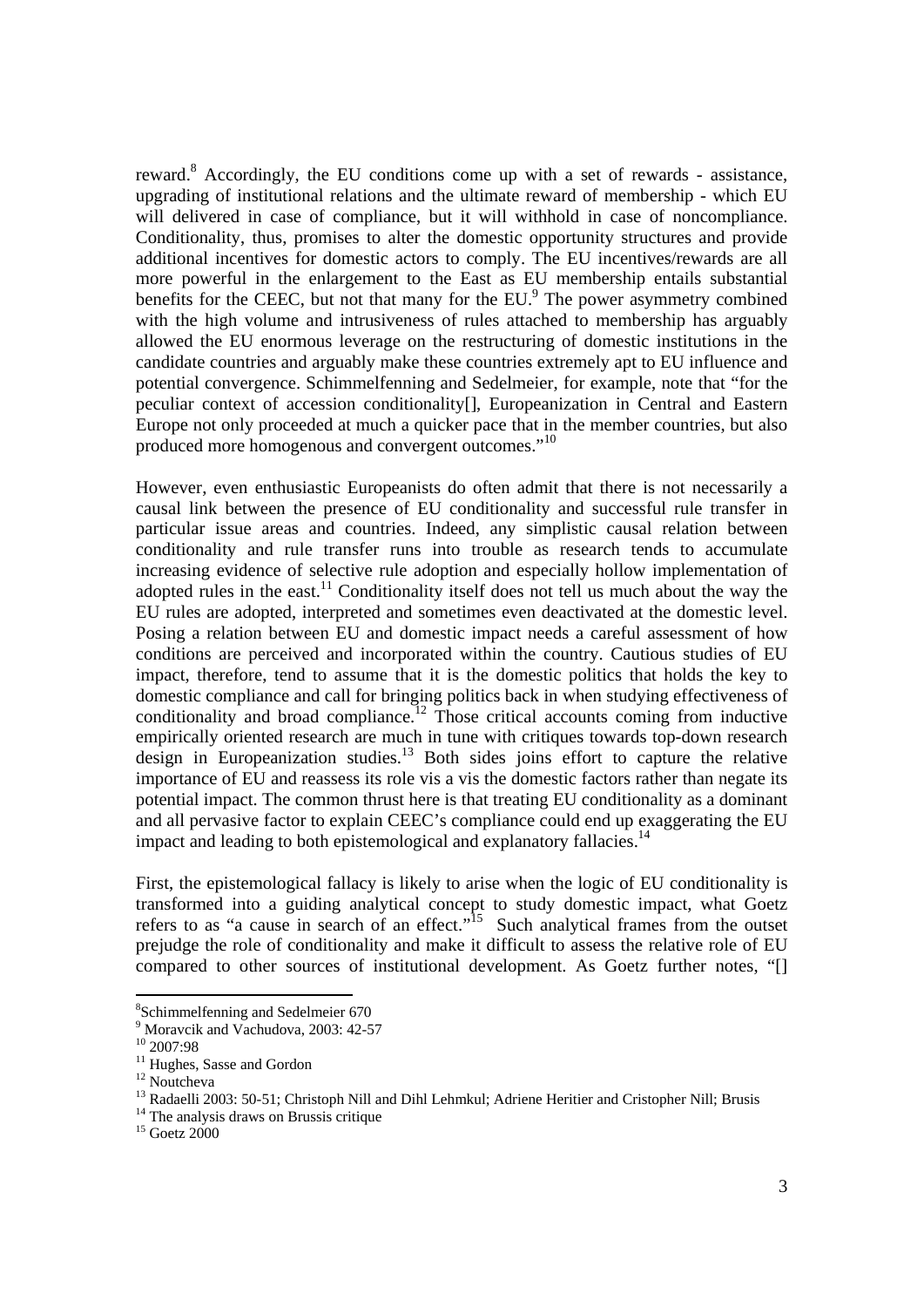europeanisation research is, in the main single-variable research, in the sense that the explanatory status of European integration []is not systematically compared with the influence of complementary or rival explanations of change."16 Even when they recognised that EU conditionality acts in conjucture with other factors, standard Europeanisation accounts start with EU pressure as an independent variable, which mediated by intervening variables leads to reaction and change at the domestic level.

Second, top-down research design may run the risk of explanatory fallacy when EU conditions are not determinate enough, as it is often the case, to prescribe clear guidelines for rule adoption in the target countries. According to Brussis,

> "the commission's annual monitoring reports [] contained numerous "thresholds", that is, approximate and vague expectations that left accession states with considerable discretion over their implementation policies. While domestic policy change might well be caused by such thresholds, subsuming them under "conditions" misinterprets the way they became effective."

Indeed the EU conditions stand scrutiny when considered as catch all variables, but do not perform as well when one moves to prescription of concrete policy sectors and institutional preferences. Here one must differentiate between general Copenhagen criteria and the more specific acquis. When an issue is included in the acquis, we can expect the EU conditionality to have strong prescription leverage on the outcomes of reform, but otherwise the formal EU leverage could be weak.<sup>17</sup>

Last, but not least, another explanatory fallacy that might arise from top down Europeanization research relates to its explicit focus on the outcome of reform as measured against the content of EU conditions. Such research, which is focused in outlining the substantive content of change, rather than in its modes and procedural features<sup>18</sup> is not systematically interested in the dynamics as well as domestic context of change.19 Such accounts to EU influence are predisposed to decouple the policy output from the domestic policy evolution process and the ways it interacts with and/or fits to the EU conditions. In addition, such static accounts measuring the end result of reform are apt to assess the obvious layer of legal changes, but might well miss more complex stories of institutional change, the emerging amalgam of old and new institutions<sup>20</sup> and mixed results of implementation<sup>21</sup>, which characterise most CEECs.

> The cultural legacies of partial modernisation, hybrid institutions, and informality have been influential in the region ever since its political transition. Thus, there is reason to assume that formal and prima facie compliance goes hand in hand with rather different political practices that are likely to remain unrecognised when the range of empirical observations is framed as mere results of the impact of EU conditions.

<sup>16</sup> Goetz 2000: 223

<sup>&</sup>lt;sup>17</sup> Jacoby 2002: 10-11

 $18$  Goetz 221

 $19$  Brusis 300

 $20$  Olsen 521

 $21$  Grabbe 2006: 63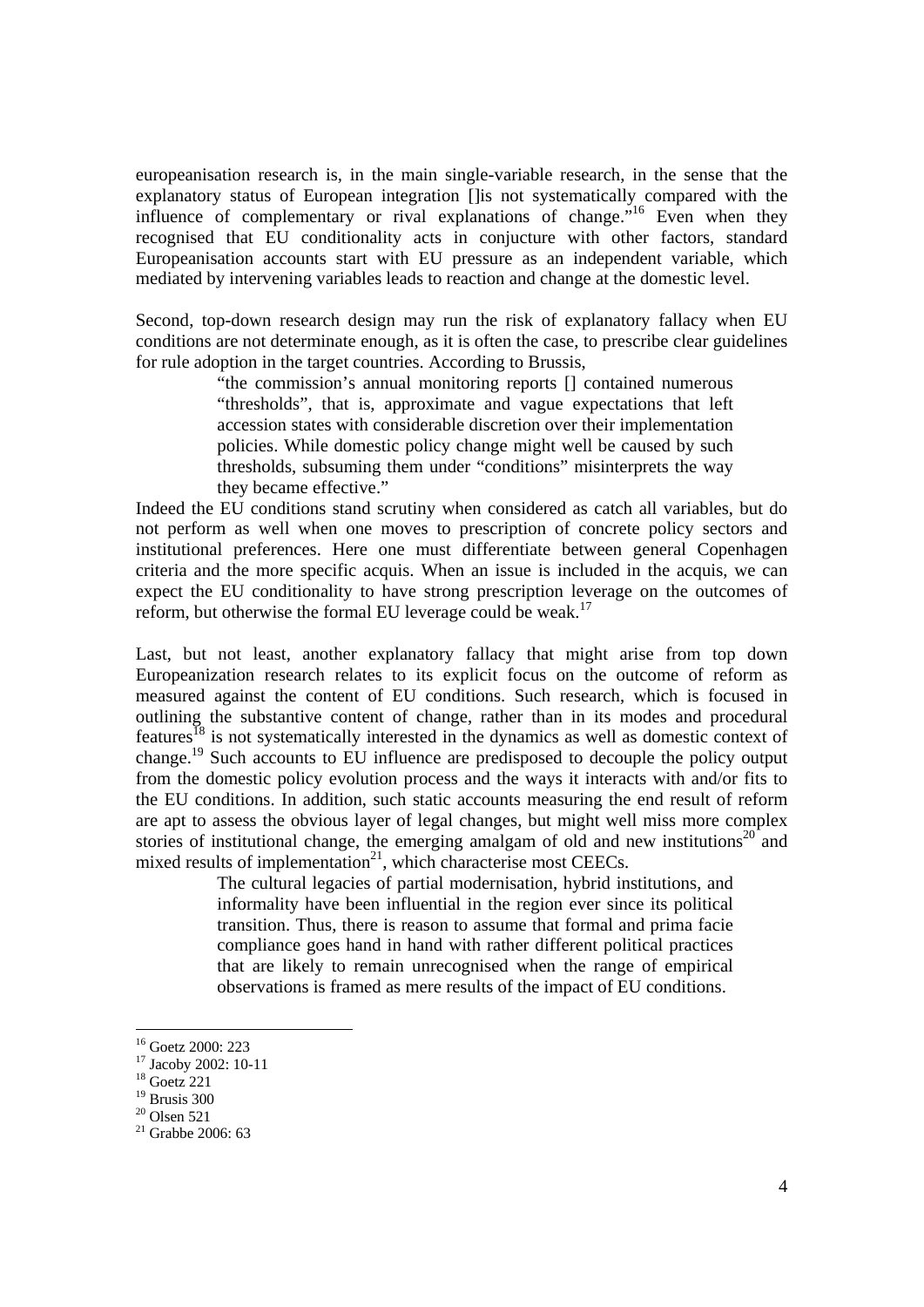Focus on one shot views to end results of reform, can thus, hardly count for the fluid, intermediate and at time ambiguous institution-building processes in the new democracies in the East.

### *Towards a Bottom-Up research Design*

This study applies a bottom-up Europeanization approach, which is more sensitive to domestic politics and fairer to relative importance of the EU factor as one of the sources of change. EU conditionality is treated as an intervening factor vis a vis domestic ones rather than an overpowerful independent factor. Bottom-up research design starts from the system of interaction at the domestic level and by using temporal sequences checks if, when and how the EU provides a change in any of the components of the system of interaction (Radaelli 2003: 51-52). One of the added values of the bottom up approach is that "it can control for rival alternative hypothesis via process-tracing and time sensitive political analysis" (Radaelli and Paquier 2006: 40). This is necessary to discern whether the nature of outcomes is clearly the result of EU driven change or other non EU process at work -endogenous processes as well as other exogenous pressures- something which is rarely done systematically in Europeanization research.

In addition, bottom up research design it is less interested in question of end-state and more in complex processes of interplay and coevolution of the domestic and EU structures. This is increasingly important as one moves from macro-level grand assessment of democracy promotion to the meso-level of policy and institutional change. Indeed what looks as convergence at the macro-level might still show significant divergence at the meso and micro-level. Process tracing and the narrower scope of meso-level analysis is, thus, more apt to unscramble the modes of domestic emulation resulting from EU pressure as well as detect cases of "shallow Europeanization" (Goetz 2005: 262).

Finally, it can tell us more about the implementation - the process though which European norms are transposed, adhered to and enforced at the domestic level (Sverdrup 2006: 197). Studies of international bargaining suggest that implementation can be used to mitigate the impact of conditionality in a 'two level game' to use the language of Putnam (1988). This has been increasingly an issue of the EU effectivess in the CEEC. Hughes, Sasse and Gordon for example draw attention that one of the problems that is weakly analysed and explained is "the scale of commitment and effectiveness of compliance of the CEEC in their policy implementation in response to conditionality" (2004:11). Grabbe similarly argues that in the EU-CEE case,

"the issue is more what happens after policies were transferred from one body to the other. Large-scale transfer of EU rules into national law in CEE certainly occurred, but what happened when the policies were implemented? [] the model has to be expanded in the implementation phase, moving beyond its current focus on the emergence of transfer networks to encompass the phase between process and outcome" (2006: 63).

On the theoretical level, bottom-up approaches to institutional change in the CEEC also follow on external incentive model explanations that actors attempt emulation when EU pressure alters their political opportunities (Jacob 2004; Vachudova 2004). But, they tend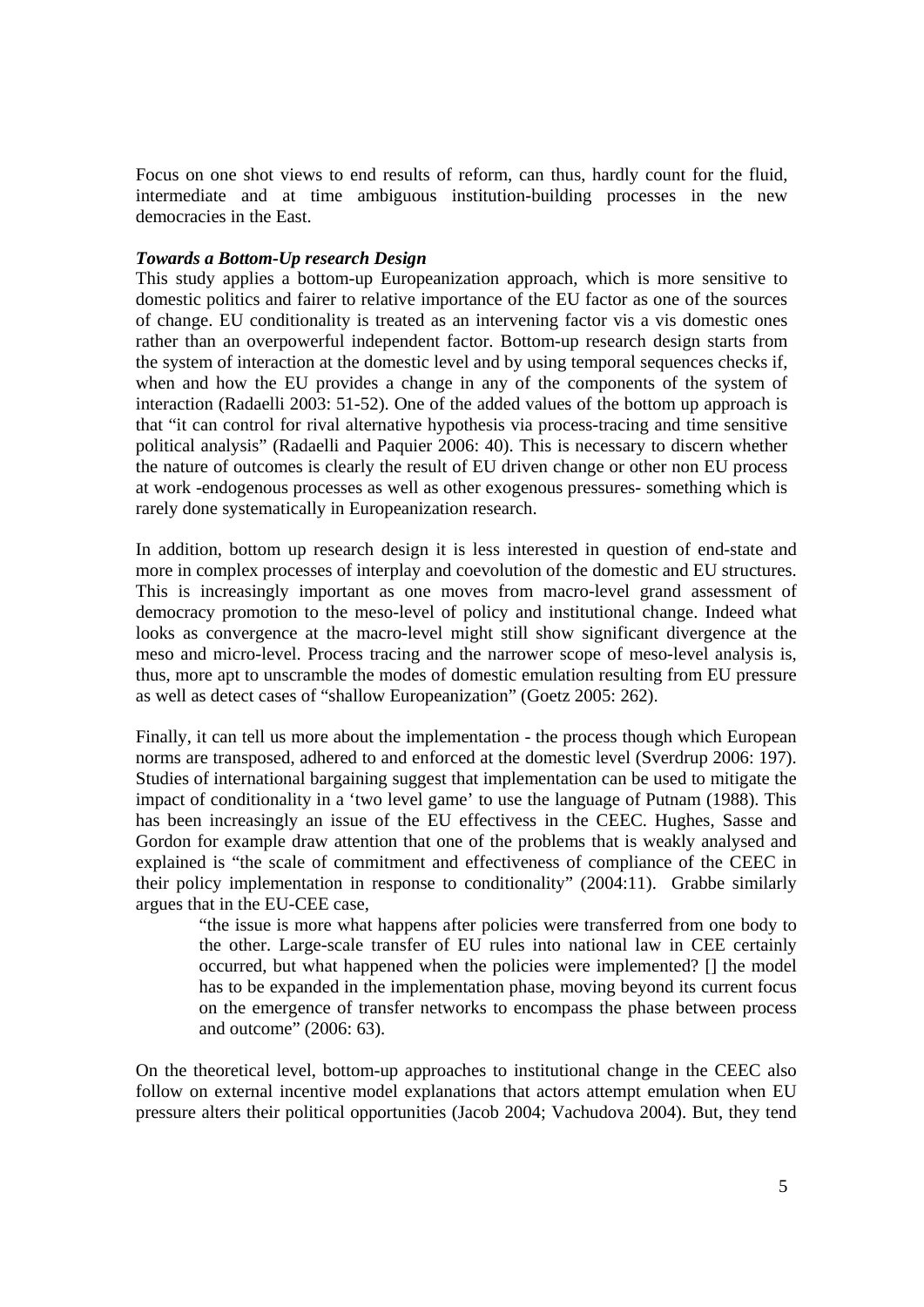to embody elite choices more readily in their historical institutional context and foresee the tendency for domestic institutional arrangements to stick to established path-ways (Grabbe 2006: 102-105). However, they also are open to consider critical junctures and learning, which count for elite driven changes and supersede historical determinism. Fruitful in this aspect are studies that establish explicit links with transition studies that take the initial "modes of transition" as establishing a linkage of the new polity to the past while constituting a quasi-fundamental moment for the empowerment of new political actors and establishment of new institutions. The process of EU accession and activation of EU leverage can be another critical juncture that reinforces pro-European actors and facilitates adoption of new institutional choices while creating spaces for longer term socialisation of domestic actors to EU institutions.

## **2. The Challenge of Reforming Public Administration After Communism**

Polities that come out of a totalitarian one party –state, such as Albania are particularly resistant to change because the transformation of the administration was part of a very dense and complicated agenda of change. When the anti-communist forces, the DP came to power after the first free elections in 1992, the new government had to bow to a series of overwhelming tasks such as stop economic breakdown; replace public order and security threatened by endemic protests; establish state authority after the vacuum of the state authority in the last year and a half; deal with complex questions of social justice between former communists and the many dissidents of the regime; as well as build new institutions where none existed. The creation of a professional and stable administration, suggested as the best model to restructure the administration was probably the last of the government concerns and in fact did not enter the political agenda until the end of the DP first term in office.

Yet, from the very beginning the government faced the difficult dilemma on how to cope with the bureaucracy inherited from the ancient regime and the situation in the country did not offer many solutions. The choice seemed to be a crude one between the inherited communist bureaucracy, which had the expertise, but could undermine the new government program; and new inexperienced personnel from the rounds of the anticommunist movement. While the former was widely perceived as bearers of communism, the latter more often than not lacked the professional credentials and administrative experience. During the decades of communist rule the most important sectors of the state had been the exclusive property of devoted members of the party and their clique. In addition, the country lacked the choice of attracting professionals from the range of independent institutions, which were all crushed from the former totalitarian regime.

The DP government seemingly sided with the hardliners advocating wholesale cleansing of institutions from employees who had served during the communist regime. They were seen as unsuitable for cooperation and a danger to the new program of the party. The following step was to fill the state administration with people chosen on criteria of political loyalty. The choices of the cabinet which critics assessed as "young, with little or no experience and also little [] political sharpness required to run such a fragile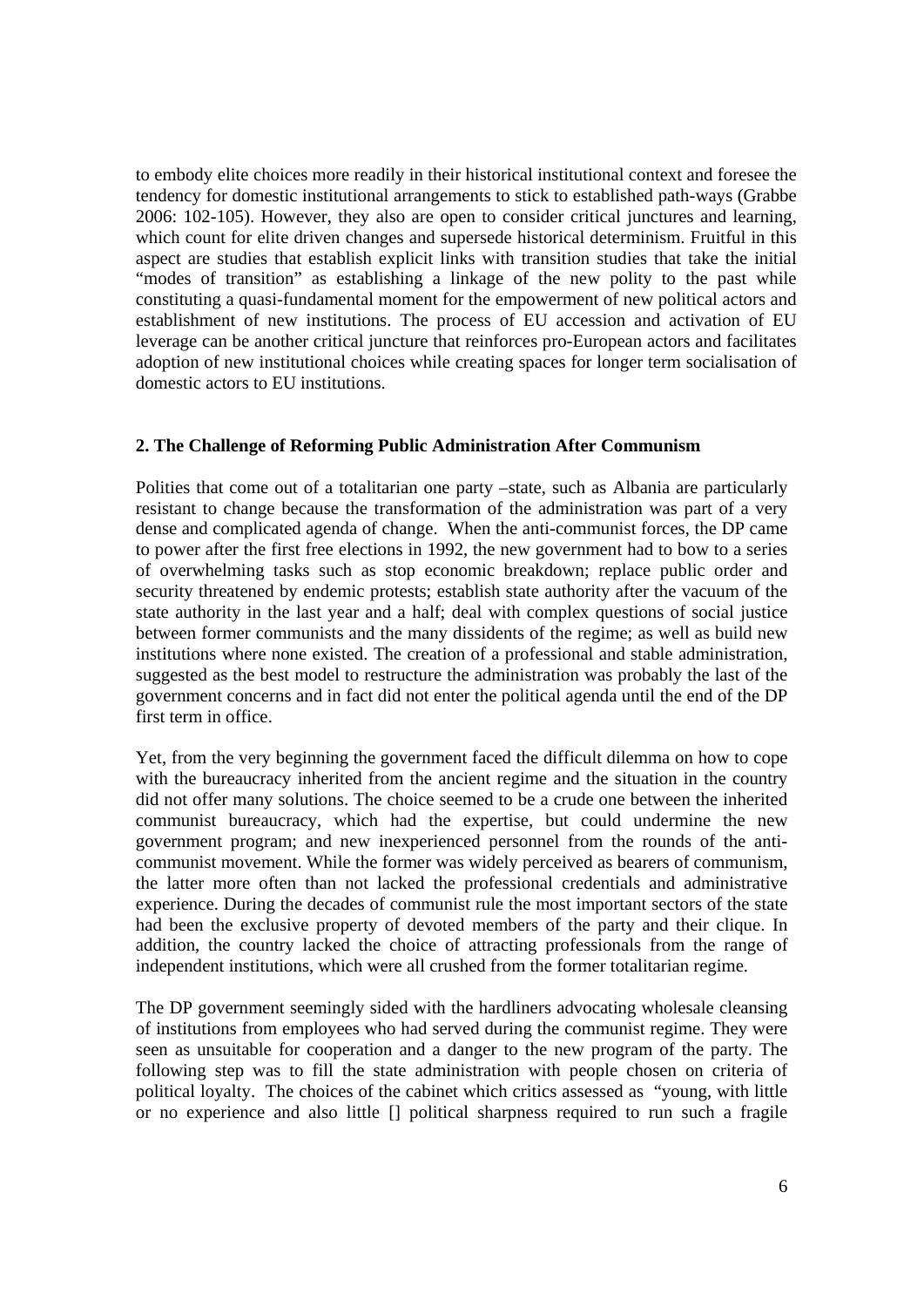political environment"<sup>22</sup>, illustrated how the balance tipped towards merely political considerations at the expense of professional criteria. Although the DP might have had limited choices, the administration packed with party activists was as badly or even worst equipped to cope with transition challenges that the former administration. Adoption of loyalty as the main criteria of employment in administration was taken to explain the very poor calibre of the entire post-communist administration.<sup>23</sup>

More problematically, 'loyalty' to the new regime seemed to be a wispy issue in a country where the democrats had appeared only two years before and were very often catapulted from privileged positions in the communist hierarchy. One need only look at the biographies of the Albanian main transition leaders to see that communists were well represented in both sides of the political spectrum and therefore made their way to state institutions even if under different political loyalties. The reshuffling, thus, did not mean much in terms of dealing with the past legacies and getting rid of communism. As Austin and Ellison have noted, "What we have seen take place in Albania is primarily politically inspired vengeance rather than an attempt to deal with the past in a constructive and objective way".<sup>24</sup>

# *2.1 Late and Intermittent Efforts to Introduce a Modern Civil Service System*

The strong hand of the anti-communist government on the state bureaucracy was largely facilitated by the lack of a proper framework to protect the state from the political will of the day. Even the idea of separating the administration from the ruling majority, not to speak of elaborated devices for managing a professional administration was rather foreign to the Albanian authorities until at least mid 90s, when the government pushed a law on Civil Service System. Even then, the law proved to be a dead declaration of intent with little effect to curb politicization of the whole state administration.

In the first half of the 90s, the working status of all the public employees was regulated by the temporary revisions of the communist labor code adopted in May 1992. Article 24/1 of the revised law allowed the directors of the institutions, who were by definition political appointees the right to fire all employees under their direction, whenever they deemed it necessary to "implement the reform in the state sector". Since the same directors were also allowed the discretion to decide about reform needs, there were really no procedures to protect the administrative staff from directors' will. By means of this article, thousands of people, regardless of their capacities were fired or replaced with politically suitable subjects (luarasi 1997: 31). Another source used with effectiveness to clean the administration were the more general lustration laws adopted in the name of decommunization –the law on "Genocide and Crimes Against Humanity, Committed in Albania during the Communist Regime" and on "The Image of Official Servants and Persons Relevant to the Protection of the Democratic State". Both laws aimed to prohibit the individuals holding key positions in the communist party and administration from employment in the new democratic government. Although both laws targeted those who

 $22$  Biberaj 222

 $^{23}$  244

 $^{24}$  374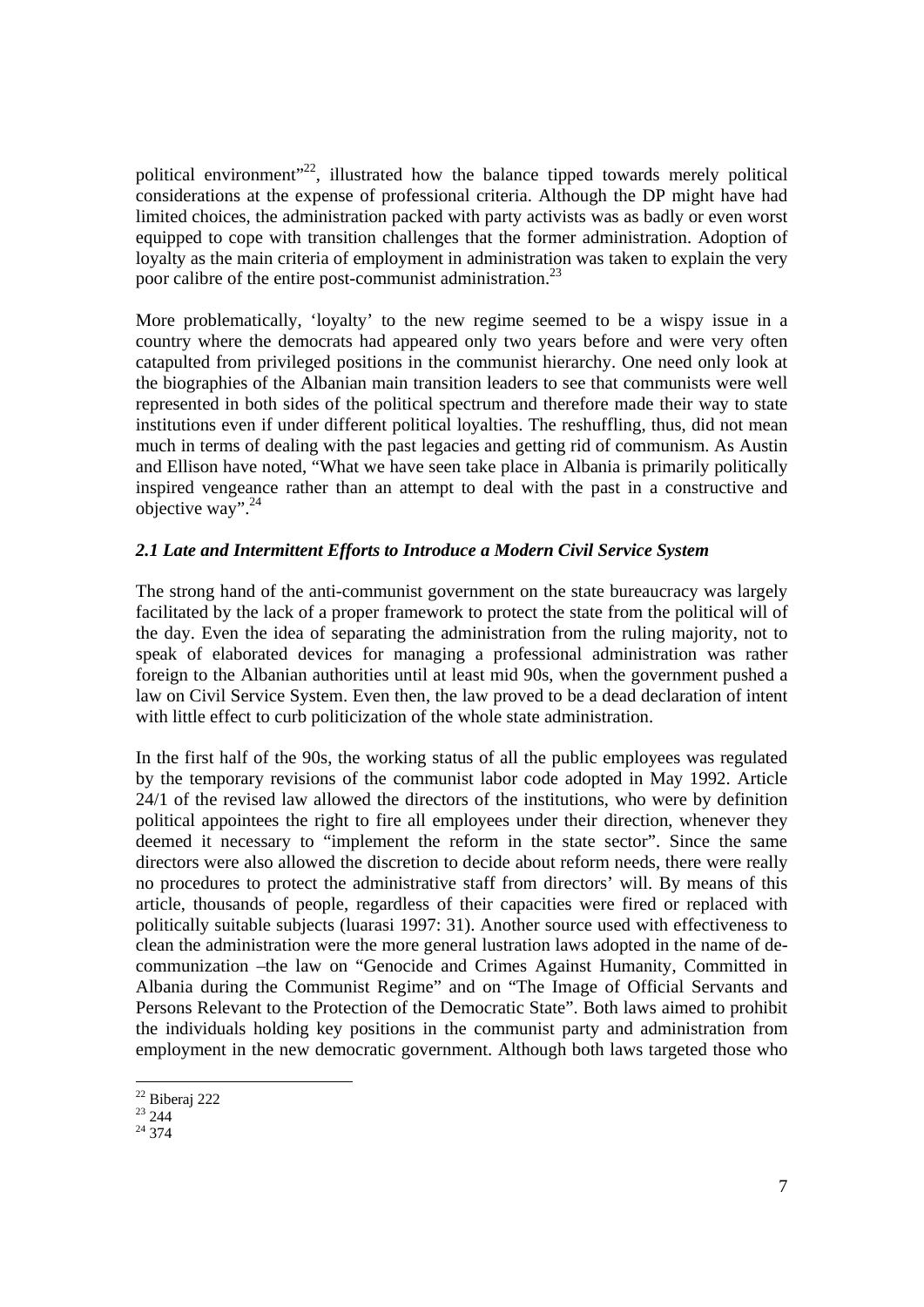had important positions in the previous regime, it was widely used to discriminate also against medium-level specialists in the administration. As Vickers and Pettifer observed, all public employees "had their biographies scrutinized so that grounds could be found for dismissing them in favour of DP loyalists and Northern clansman."25

The Law on "Civil Service in the Republic of Albania" adopted in late 1995 was the first effort to instill in administration some contemporary management rules and curb the widespread politicization by "harmonization of the political and technical-administrative elements of the public administration" (article 4). The law claimed a clear separation between political and technical categories dividing employees into political functionaries, civil servants and supporting personnel. Only the civil servants were to be subject to career management rules including recruitment, job evaluation, career advancement, training and salary structure. The law, thus claimed to introduce the main devices of an impartial, stable, and professional civil service systems, but it failed to do so either because most of the provisions were incomplete or because they were not implemented according to the spirit of the law.

However, even when the Civil service Law was adopted in 1995, the public administration reform in Albania did not go further than introducing new concepts and procedures of civil service management that were either incomplete (World Bank 98: 95) or deformed during the implementation process (Shunsi 2004: 4). Aside of the gaps of law itself, the implementing institutions seemingly used all spaces and political discretion to circumvent the provisions of law in favor of political decisions. Biberaj's establishes clear lines of similarity with the previous communist practices when assessing that,

"Several government functionaries including ministers and high level officials did not behave differently from their communist predecessors, supporting their networks of family loyalties and friends and neglecting law. In the many cases the government actions showed that official brutality had deep rotes. (2000: 421)

During the first stage of transition in 1995-1996, old practices lingered all around late and intermittent efforts to modernize the administration according to the examples founded in the Western world, with insignificant results to bring in administration qualified, dedicated and professional stuff. The Civil service system resembled badly to the depoliticized new model and the governing party remained strongly identified with the state institutions, much reminiscent to the one party-state of the communist period. The result were weak governing capacities and an emasculated state. By the end of the anticommunists' first term in power, the analysts were still wondering whether "Albania's social and value system and mentality provided a good soil for European institutions which are themselves the result of a long evolutionary process (UNDP 1998: 72)

## *2.2 The Wholesale Collapse of the State and the Lesson on Weak Institutions*

In the first months of 1997, Albania perhaps not surprisingly, collapsed into the worst economic and political crisis in the recent history of the country. Initially, people

<sup>&</sup>lt;sup>25</sup> Miranda Vickers and James Pettifer, *Albania From Anarchy to a Balkan Identity* (2<sup>nd</sup> edition) (London: Hurst and Company, 2000), 244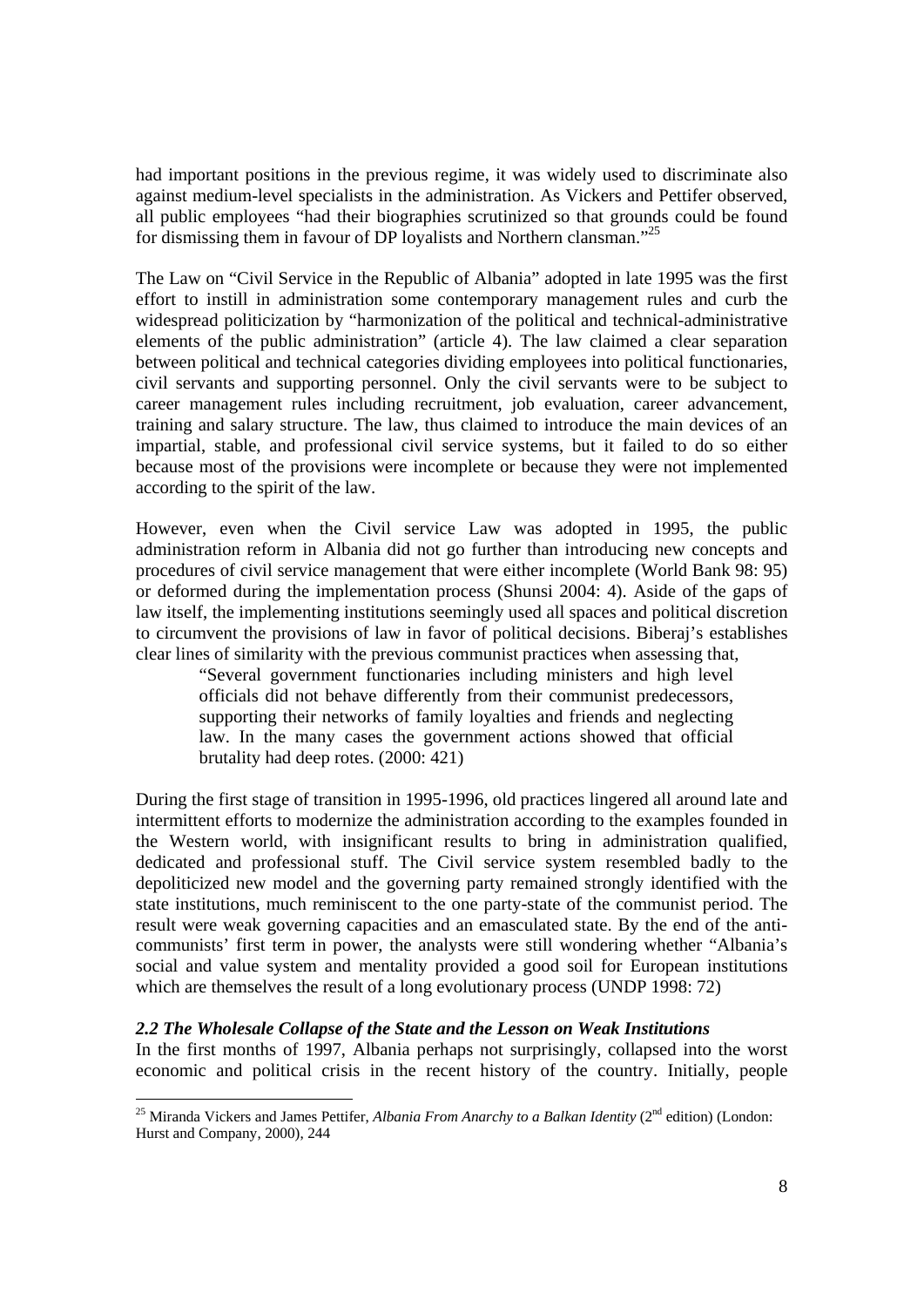organized to protests against governments' mismanagement of the pyramid schemes, which were allowed to spread to a dangerous situation until escaping out of the country together with most savings of almost ¾ of the Albanian families. The popular anger however took a devastating dimension when the opposition added its political agenda and discontent in the steering wheel of the protesters. On March 1997, the protests had transformed into chaotic entities while the government had lost control of the situation – military and security forces left the cities; armed people broke into shops, institutions, banks and even normal citizens; most criminals escaped from prisons to join the armed groups; another wave of 15.000 Albanians emigrated en masse to Italy, while the international personnel left the country for security reasons. At the time, Albania came nearer than ever to Hobbes' definition of a state of nature. The all party government created by mid-March proved unsuccessful to replace the vacuum left by the withdrawing state. For some weeks in 1997, the state could not perform even its minimal functions such as providing food, order, security and minimal services for its citizens. The crisis had shaken the very pillars of the Albanian state and drew the country back to square one in economic and political terms.

By 1997 it was widely agreed that the development of a state with adequate capacities to govern was the ignored dimension of the Albanian transition. The huge socio-economic outburst of 1997 exposed in open light the fundamental problem of the weak state, unreformed public institutions and insufficient governance capacities. As Luarasi rightly puts it, "the 1997 crisis was first and foremost an institutional crisis." (1997: 33). Among many similar evaluations, the World Bank reported that "the inability and/or unwillingness of the government to enforce its own laws and regulations allowed the pyramid schemes to mushroom to an enormous proportion, [] and led to a large scale crisis" (WB 1998a: 1). The weak administrative apparatus built during the first years of transition was part of state institutions that not only encouraged the crisis, but it also became the target of revolt, which finally wiped out also the limited progress made during the first years of transition. The clear message was that the failure to adopt new institutions after a collapse simply leads to the continuation of degenerative institutions and the potential for another collapse. Subsequently, public administration sector entered forcefully the reform agenda as a sine qua non component of sustainable transformation.

#### **3 Foreign Push to Reform**

Given the weakness of state institutions and the polarized political scene, the main actors to push for and pick up the new agenda of state reform proved to be the international actors including various organizations and bilateral donors. The international involvement in the country was all but new. Also before the crisis, the country managed to be one of the biggest recipients of aid and foreign assistance in the post-communist area. However, the post 1997 period signaled a new period when the international community turned into an all important actor of reform. The impact of various structures of the international community proved to be different given the depth of involvement and the lessons learned.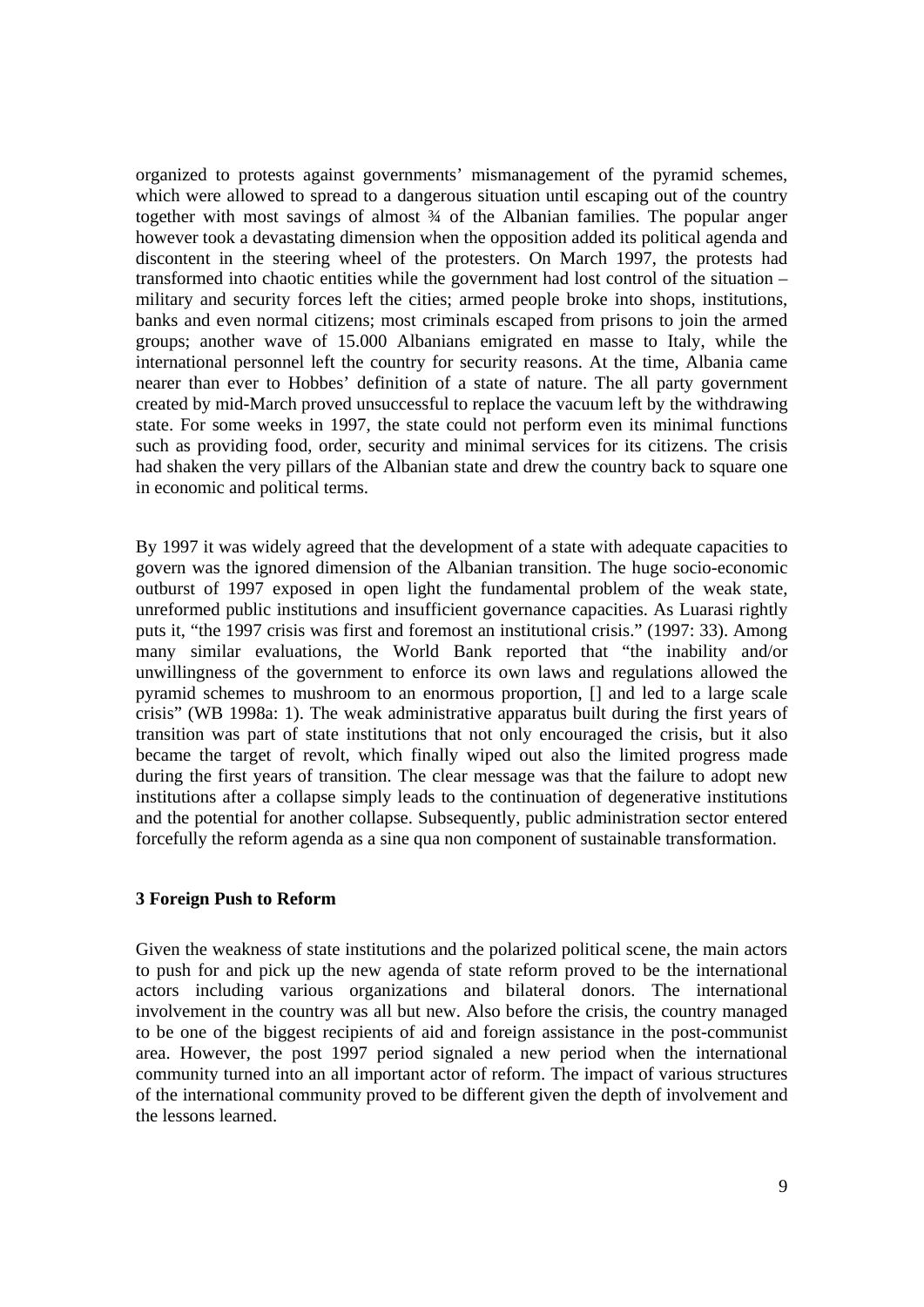#### **3.1** *Openness to Foreign Assistance as the Main Development Strategy*

Since the beginning of transition the Albanian elites have adopted an extremely outward oriented policy vision. Derek Hall described it as a move from isolationism to "flexible pragmatism" motivated by the need for economic and technical assistance as well as the desire to be accepted by the international community after decades of total seclusion (1994: 185). The Albanian governments have indeed projected integration into international arena and especially the EU as an answer to the country immediate economic and political problems. Integration in the international trends however was often measured by amounts of aid rather than anything else. The country was more concentrated to obtain aid rather than elaborate domestic strategies of development. Analysts have long noted Albania's over-reliance on foreign assistance as the only development strategy (Daniel Vaugh). The country's openness combined with the quest for foreign assistance has created a domestic environment exceptionally open to all forms of foreign involvement.

The supply of foreign funds and assistance has amplified during periods of crisis amidst of the Europeans worries of illegal migration and instability exported from Albania to their borders. Already during the disorder that prevailed in the period 1991-1992, the country was reduced to complete dependency on foreign assistance to provide minimum food supplies and security services for the population (Biberaj). Also afterwards, the country managed to attract substantial amounts of foreign aid ranging between 200 and 400\$ per capita yearly or approximately 15% of its total GDP (Johnson 182). Among the many donors poring money in Albania, The EU has contributed the lion's share of assistance followed by member countries, especially those most affected from the crisis. Other organizations, including European organizations, OSCE and CoE and international financial organizations, the IMF and WB had been present in the country by providing technical assistance as well as aid and credit. While initially most of aid went to humanitarian assistance sectors, the post-1993 aid has targeted various sectors of reform especially economic sectors.

When the Albanian state collapsed again in 1997, the European leaders and overall international community was reluctant to get even deeper involved and create a new protégé in the Balkans. Few European countries sympathized with the Albanian quests for military intervention to stop a possible meltdown in the country. Neighboring Italy, most effected by waves of instability in the country, was left alone to create a "coalition of the willing" states to intervene and halt the crisis (Greco 206). Even then the European leaders made it clear that they would only assist the country to survive the crisis and charged the operation with a limited mandate of escorting aid convoys and patrolling state institutions. However, what followed were further requests from the Albanian side to extend and deepen the international involvement to combat criminal groups and build infrastructure (Mema 60). As a response, the EU organized an ad hoc mission to help reestablish and train police forces. In addition, at the insistence of the Albanian political parties, the international actors including EU were involved in the organization of fresh elections in 1997.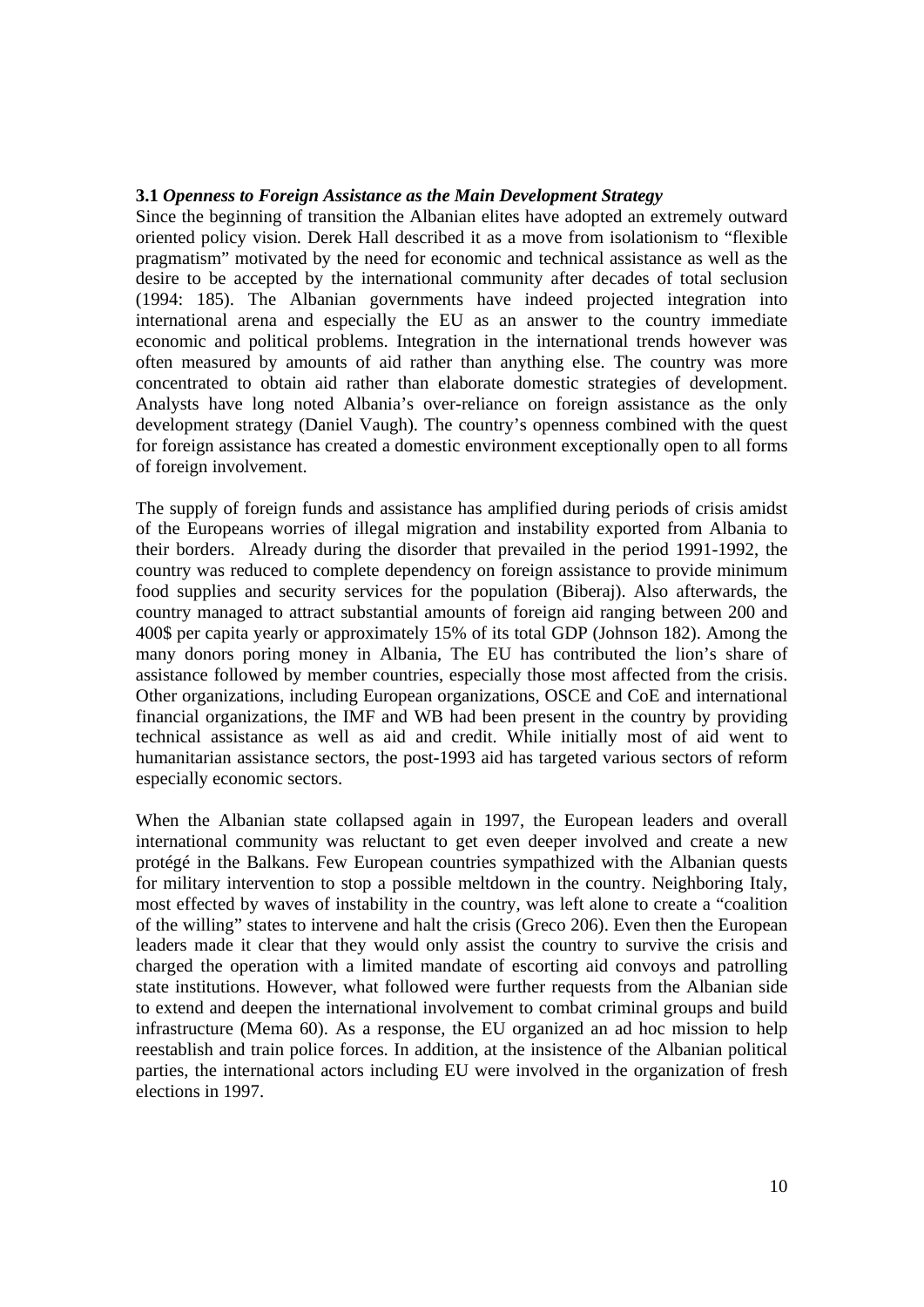The deep polarization among the Albanian parties and the unreliability of institutions that characterized the post-1997 has extenuated the role and the interventionist style of the international community. While the Albanian politicians became increasingly prone to ask and accept different forms of international involvement and solutions, the internationals got deeper involved to rebuilding the failed state and set the country in the path of sustainable change, creating a vicious circle of dependency. As one of the prominent Albanian politicians has put it, after the crisis, "not a single problem has been solved without the intermediation, supervision or intervention of various structures of the international community" (Ruli 2003: 153). After 1997, the international community was so involved in Albania, that the country was often depicted as a client state that needed foreign control in order to gain the features of a European state (Della Rocca 2000: 138).

## *3.2* **From Donors' darling to International Protégé**

Indeed at the aftermath of the crisis the international community took the lead to rebuild the Albanian state. The internal actors were the first to analyze the lack of public administration that far while noting underfunding (4% of total aid disbursement and under prioritizing of the sector in the previous donor strategies (WB 2000: 14-15). Moreover, the international organizations involved in the country assessed that assistance to public administration had been mainly "supply driven", with each donor focusing on areas they assessed to be important without much coordination among each other. Once the inefficacy of administration was identified as the substantial cause of collapse and also the ignored issue of donors' activity, the obvious recipe was to place administration among the strategic targets of future reform and act in concert to improve government capacity.

Already in July 1997, the Strategy for Recovery and Growth designed jointly by the World Bank, EU, EBRD and party IMF listed public administration among the 7 strategic components of future reforms. 26 The donor conference held few months latter in Brussels transformed these priorities into focus areas of around 130 million euro of promised assistance to implement the program. The World Bank was among the first to push forward a new governance agenda by considering "governance and institution building as one of the central planks of its intervention and [] the most important challenge facing the government of Albania". Consequently, most donors endorsed the reform of administration as a strategic priority of their aid program in the country. The common Strategy for State Institution and Public Administration reform (SIPAR) adopted by the government at the end of 1997 was almost totally funded by the donors including the EU, OSCE, EBRD, WB, UNDP, CoE, USAID as well as a range of bilateral donors.

Both the reality of weak domestic structures and necessity of aid seemed to have induced Albanian authorities to accept any proposals especially when accompaigned by money without much analysis of their compatibility with each other and also the country's needs (Ruli 2003: 153; UNDP 2002: 25). In the absence of home grown priorities, the

<sup>26</sup> World Bank, European Commission and European Bank for Reconstruction and Development, *Albania Directions for Recovery and Growth: An Initial Assessment*, (Tirana: July 1997), 3.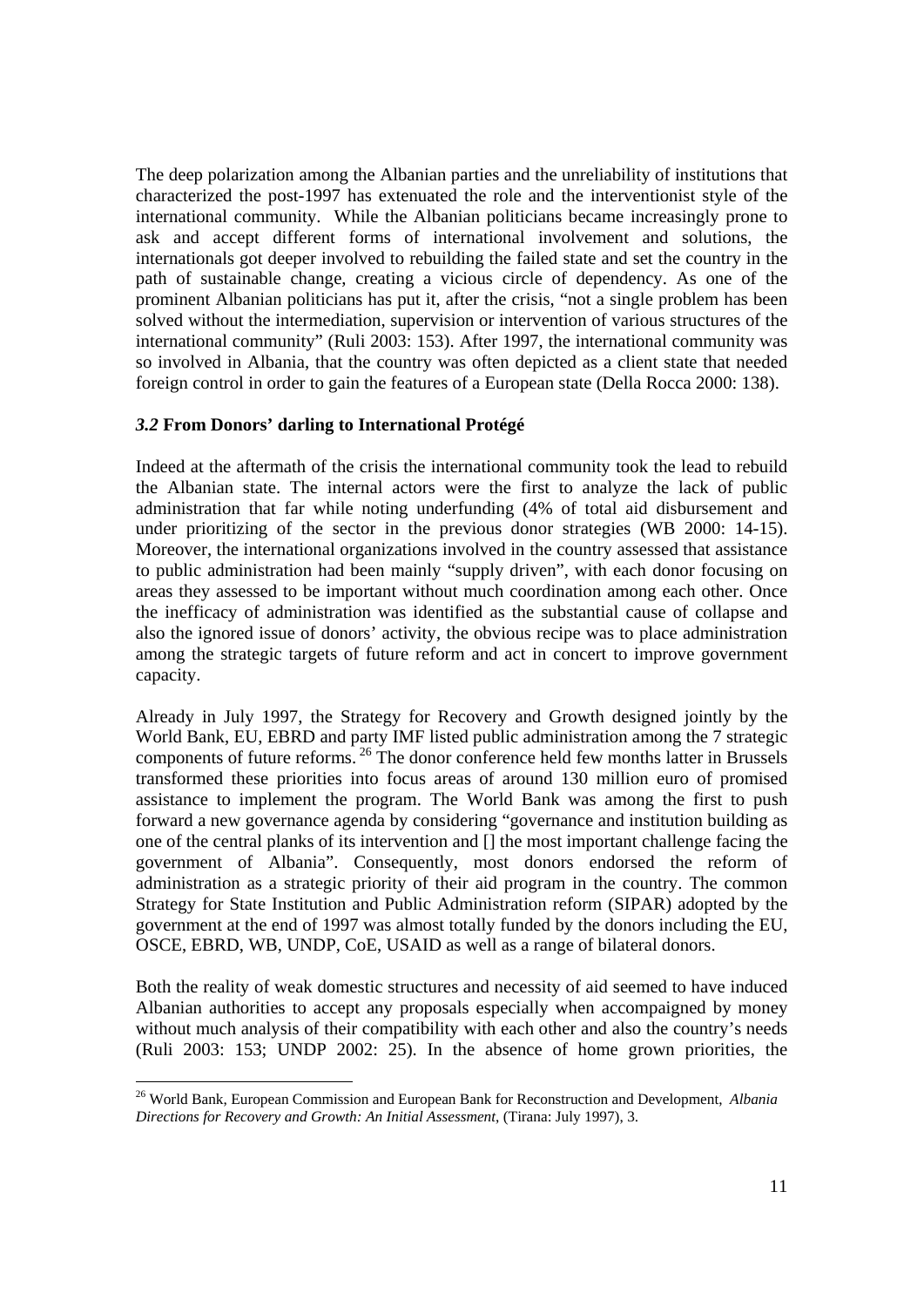government seemingly took the foreign recommendations at face value and adopted them as its own. Moreover, the involvement of a myriad of donors complicated their capacity to negotiate with government and each other. As one of the donor organization, Sigma assessed "it is generally recognized, and freely admitted by the Ministers and senior officials [...] that there are too many plans, too many monitoring matrices, too great a reporting burden on Ministries, too little real coordination, and too much competition between donors."27Donors' activity by and large continued reflecting the vision, practices and procedures of each individual organization creating in many cases confusion among the Albanian actors in administration and government.

### *3.3 The Overhaul of the Legal Framework*

The recommendations from various organizations thus made it into a range of government strategies to structure the state. In addition to the SIPAR, the government corruption plan and the government economic program included a set of overlapping and not always consistent administrative tasks. The reform strategy envisaged to address public administration tasks in two major stages –1) civil service reform and 2) broader public sector human resource management reform. During the first stage reform aimed at creating the professional nucleus required to improve the performance of public institutions. In the second stage the reform would be expanded to the wide range of public employees to improve effectiveness and reliability of overall public policies.

The international focus on institution building certainly encouraged a general overhaul of the legal framework to reorganize and improve the management of civil service system in the country. The post-communist constitution adopted in 1998, which was itself one of the components attached to the Strategy for Recovery and Growth and owns much to the international assistance, made sure to entrench the aspired principles of a new administrative model in the highest-ranking body of the Albanian law. Article 107 required that the public employees must apply the law and serve to the people; be selected through examinations, and be guaranteed tenure and special legal treatment, alluding to the superiority of la in the work of administration, a merit based selection process and guarantees of work to ensure independence of administration from the political masters. The constitutional set guidelines determined the broad confines of change and lunched a renewal process at least at the symbolic level. The detailed rules of operationalising these principles were to be supplemented by an organic law.

One year latter, in 1999, the government drafted a new master strategy, which comprised the programs drafted in the last two years and provided the overall framework for reform. The World Bank lended a credit of around 8 million \$ to fund a major project aiming "to provide required resources for technical assistance, training, goods and incremental operating costs needed to implement the Government's institutional and public administration reform agenda effectively." That was the start of an intensive work to improve and complement the legislative framework. A new Civil Service law was drafted with the assistance of World Bank and SIGMA and adopted soon in November 1999. The

<sup>27</sup> SIGMA, *Central Policy Capacity* (2004); Available at: http://www.sigmaweb.org/dataoecd/40/18/34990334.pdf, 4.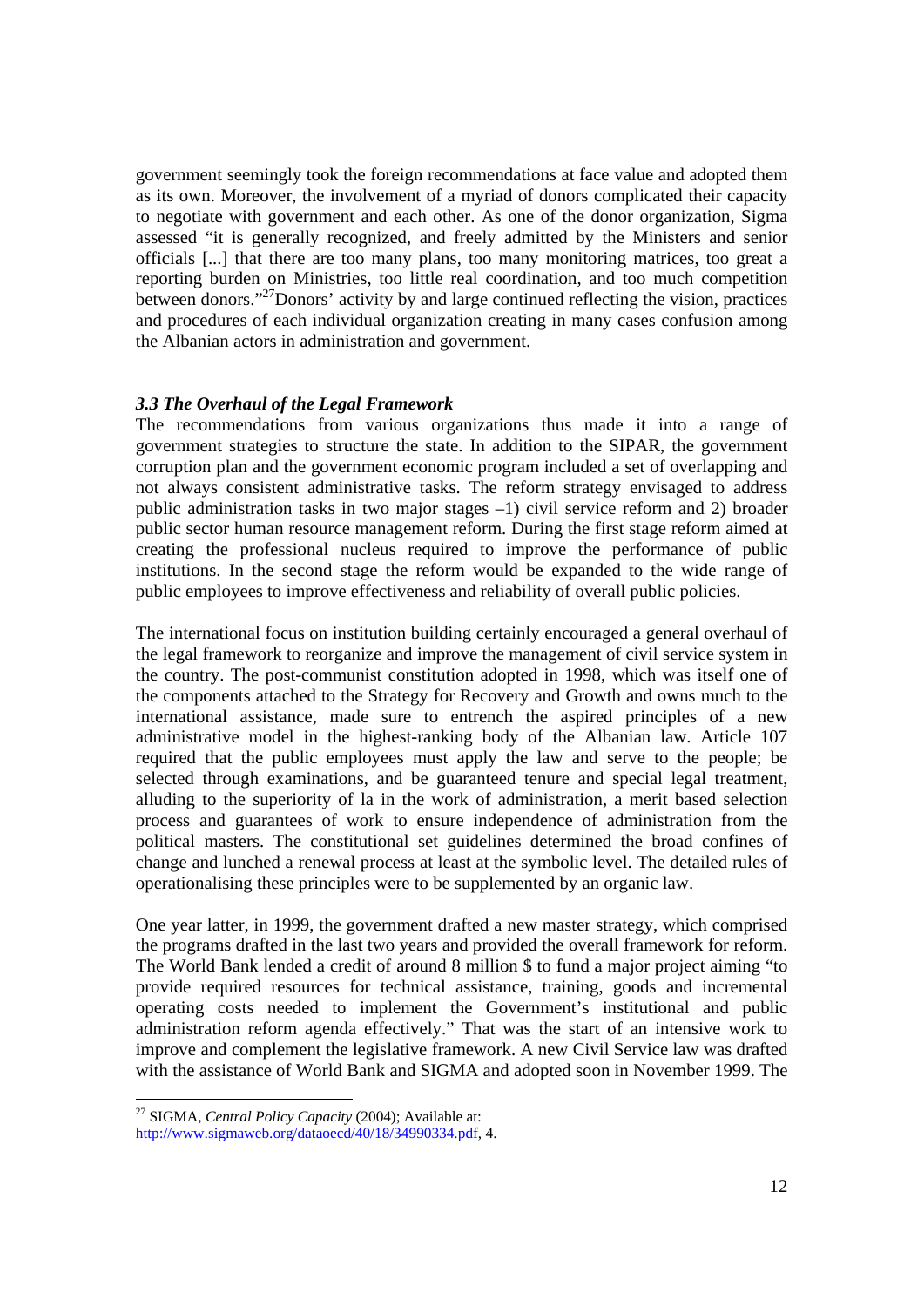law reiterated the guiding principles of professionalism, independence, integrity, political neutrality, transparency, service to the public, career continuity, accountability and correcteness in the application of binding legislation (article 3).

Most laws and by-laws necessary to implement the civil service code were soon adopted in the first half of 2000 with substantial assistance from abroad. As the World Bank, which put up a major Public administration Reform Project 2000-2006 assessed,

The Law on the Status of Civil Servant [ ] is consistent with good international practice and Albanian public administration has benefited by the enactment of this law. With this law, the framework for competitive, transparent reqruitment and selections procedures were put in place. Civil service management practices have been set up and have had a very important impact on the behaviour, the practices and the incentive structure of politicians in hiring and firing decisions. It [] replaces the previous system in which any civil servant independently of grade or function could be fired at the whim of anyone with sufficient authority. This is at stark difference from the previous system which was subject to arbitrary and non transparent human resource management practice (2007: 27)

However, given that most of what happened in public administration carried the substantial input from donors, the ongoing reform had still to show domestic ownership and that it was more than a wholesale package of legal acts passed to please the international community.

## *3.4 Half-Hearted Initiatives to Depoliticize the Administration*

This comprehensive legal framework set the broad frames of change and contributed to improve the civil service management components compared to the previous stages of reform. Yet, the new laws also proved to still have a range gaps, were often selectively implemented, with mixed results to realize the objectives set in law. While the package of laws on Civil service system was an achievement in itself and contributed to improve the management of a core civil servants, it proved an insufficient device to instill professionalism and curb deep-rooted politicization patterns in the public administration. The wave of dismissals that followed each government turnover showed in open light that the domestic actors were hardly committed to realize and implement the law although they hurried to embrace foreign advices and were very active to issue them into a range of strategies and laws.

First, the law issued in 1999 was too late to stop the massive way of dismissals that followed the change of the ruling party and the creation of a new socialist government after the 1997 elections. Different sources estimate that 15.000 or 15% of total public employees mostly from key positions in administration were dismissed for political reasons and replaces with SP supporters (freedom house 1998:51). By 1998, the government had lost all civil servants from the previous administration together with their accumulated experience and skills although literally nothing was documented (UNDP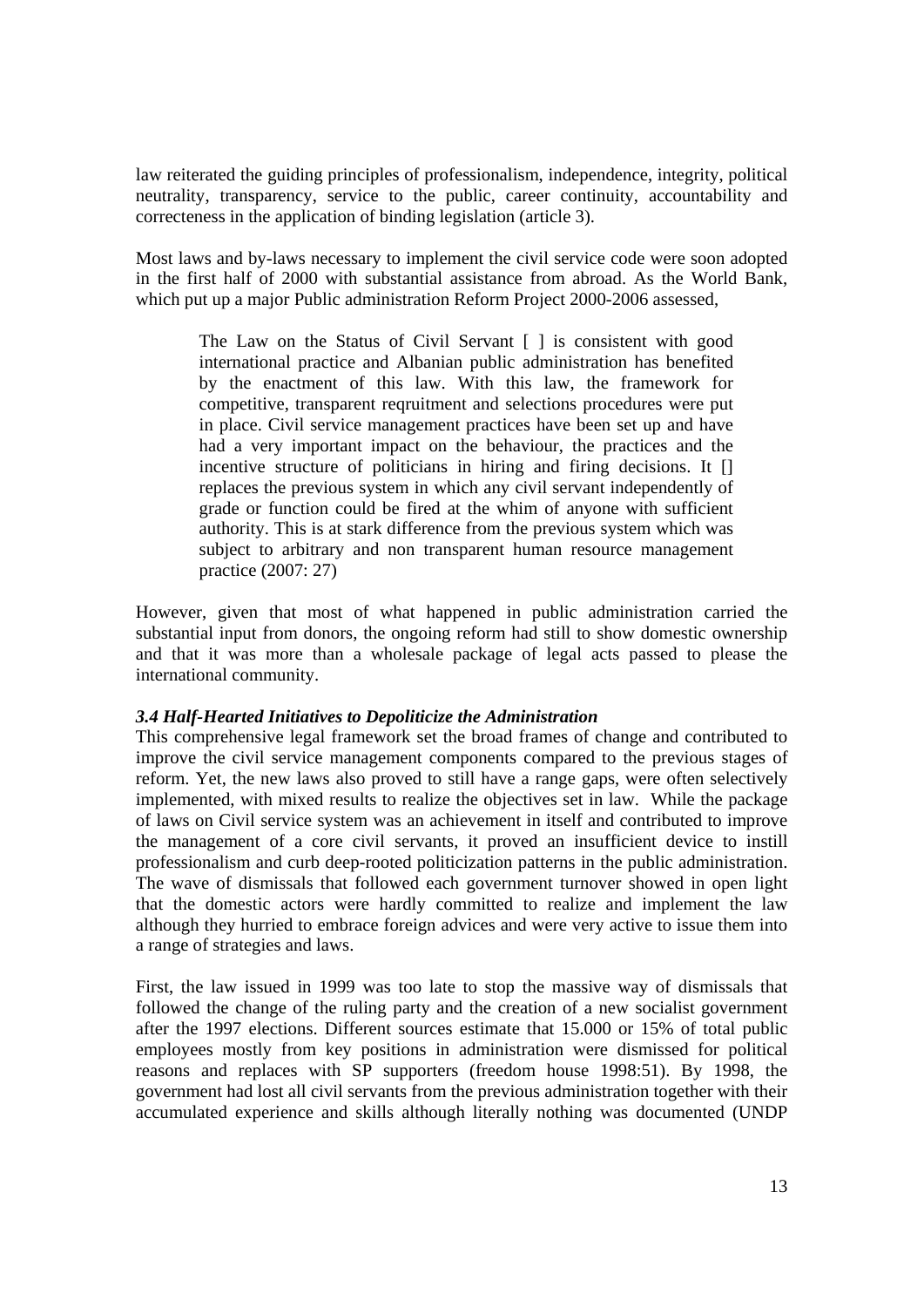2003). One can thus argue that when the law was issued in 1999, most of current civil servants to be protected by law were anyway from the rounds of the governing party loyalists rather than professionals.

Second, the internal fighting and the consequent frequent changes of 6 cabinets during the SP ruling in the period 1997-2005 stimulated further the pattern of unqualified political nominations at all levels of administration as each incoming cabinet resorted to place members of their inner circle in key state positions (SIGMA 2004a:32). As one of the Albanian politicians noted, the SP premier Nano frequently resorted to appointing members of his own circle rather than simply party supporters in the administration. In 2003 the IMF blocked the release of promised credit as a protest against unqualified appointees in key positions in administration. Consequently in addition to the first wave of political dismissals, the incoming SP cabinets removed approximately 5000 public employees in 1999 and another 3.000 in 2000. Political dismissals remained frequent also afterwards.

The overall limited results of the new legal package to ensure the principles of professionalism and neutrality it stood for were also facilitated by the limited coverage the civil service law, which covered only a small range of core executive institutions. The number of civil servants in 2004 mounted to a total of 2.090 or a mere 2% of the 110.000 public employees in the period. Therefore, the biggest part of the administration continued to function unprotected from the political will of the day and vulnerable to ripples sent by each government turnover.

## **4 The Role of EU Conditionality to Advance Reform**

Up to 2000 the EU was one of the many international actors involved to create sustainable institutional change in Albania. At times, the EU and its founded program SIGMA were often accepted as informal leaders of public administration reforms, but the field was crowded also with many donors such as the World Bank, UNDP, EBRD, USAID and a range of bilateral governments that picked up the issue of institution building and made it a central component of their programs in the country. Hence, the EU was one of the many donors contributing to push forward an agenda of change after the institutional crisis in 1997. Its political influence was limited to the control of assistance and general aid conditionality applied in unity with other foreign donors when necessary to put pressure on Albanian authorities.

This promised to change after the introduction of the EU enlargement conditionality once the EU extended the promise of membership to all Western Balkan countries including Albania in 2000 (Elbasani 2008: 298-9). The new EU enlargement policy has increased the political role of the EU and activated a range of conditions which the country must comply with in order to be ready to work within the union. The process is driven by a set of material rewards, most notably promise membership stages and assistance, which enable the EU side to impose conditions on target countries. Moreover, those conditions are related to respective rewards via a range of tools to safeguard that respective countries do comply with conditions set – control of access to various institutional stages up to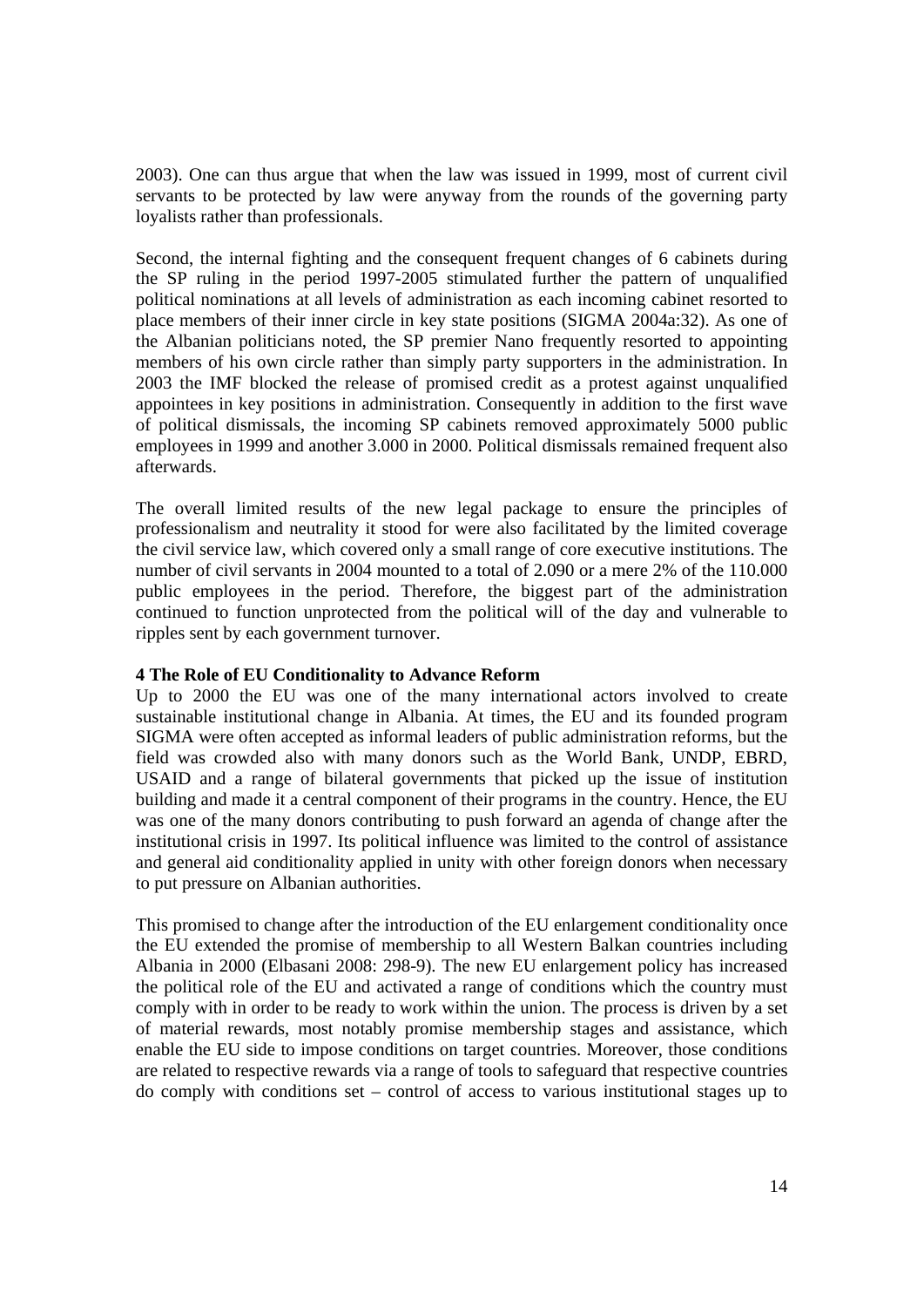membership; a ongoing process of monitoring and targeting weakness and/or progress of reform; and also aid and assistance.

The leverage of EU membership is facilitated by the country's all-encompassing consensus in favor of EU integration. The prevailing majority of the public has long embraced European integration as the most desirable destiny for the country. Similarly, political elites have without any exception held on to the goal of integration as absolute priority for the country. The EU has in fact long recognized that "there is a clear official policy in favor of EU integration, which is frequently presented as a reform facilitator."<sup>28</sup> By 2005, the EU itself acknowledged the increasing role of the EU when assessing that also on the specific areas of public administration "the thinking inside government appears to be that the imperative of European integration should be the policy around which the integrated strategy will be constructed."<sup>29</sup> However, enlargement conditionality in Albania came into play when the country had already moved to adopt comprehensive legislation, although with limited results to change patterns of instability, poor qualification and political dependency. As such we can trace the usage of EU conditionality in function of administrative change and its added value to improve the remaining problematic areas of reform -1) ensure continuity of achievements also after the political turnover 2) to amend and complete the laws to deal with the gaps identified that far.

The 2005 elections were to be an important test for the role of EU conditionality to energize reforms. Given the abundant evidence that each new government moulded the legal provisions and filled the administration with its own supporters, the baseline for evaluation the added value of conditionality 1) safeguarding the progress achieved that far and 2) improvement of the legal framework and implementation of those codes in practice. The EU had still to show whether its incentives were as powerful and credible as to overrun the high spoils of using the state and bring in change in the country.

## *4.1 EU Administrative Criterion in Function of Reform*

The EU has neither treaty provisions nor agreed upon common institutional models regulating the public administration sphere of its member countries. However, from very early stages of the previous wave enlargement the union realized that public administration capacities were critical to deal with the transposition and especially effective implementation of the growing body of acquis. Moreover, the union experience with generally week administrative capacities of post-communist candidates has pushed the EU to develop a criterion of administrative capacity (Verheijen 2002: 248). The initial Copenhagen criteria on 'candidates' ability to take on the obligations of membership outlines', could be interpreted as an implicit reference to administrative criterion. The White paper adopted in 1995 further warned that "the main challenge for the CEECs lies not in the approximation of their legal texts, but in adopting their administrative machinery [ ] to make the legislation work". Latter on, the Agenda 2000, which elaborated commission's opinion on country's capacities to assume membership obligations, included administrative capacity as a criteria in its own right when assessing

<sup>&</sup>lt;sup>28</sup> European Commission. First Annual SAP Report, COM (2002) 163 final, (Brussels, 4 April 2002), 32.

<sup>&</sup>lt;sup>29</sup> European Commission. *2005 Progress Report*, COM (2005) 562 final, (Brussels, November 2005), 32.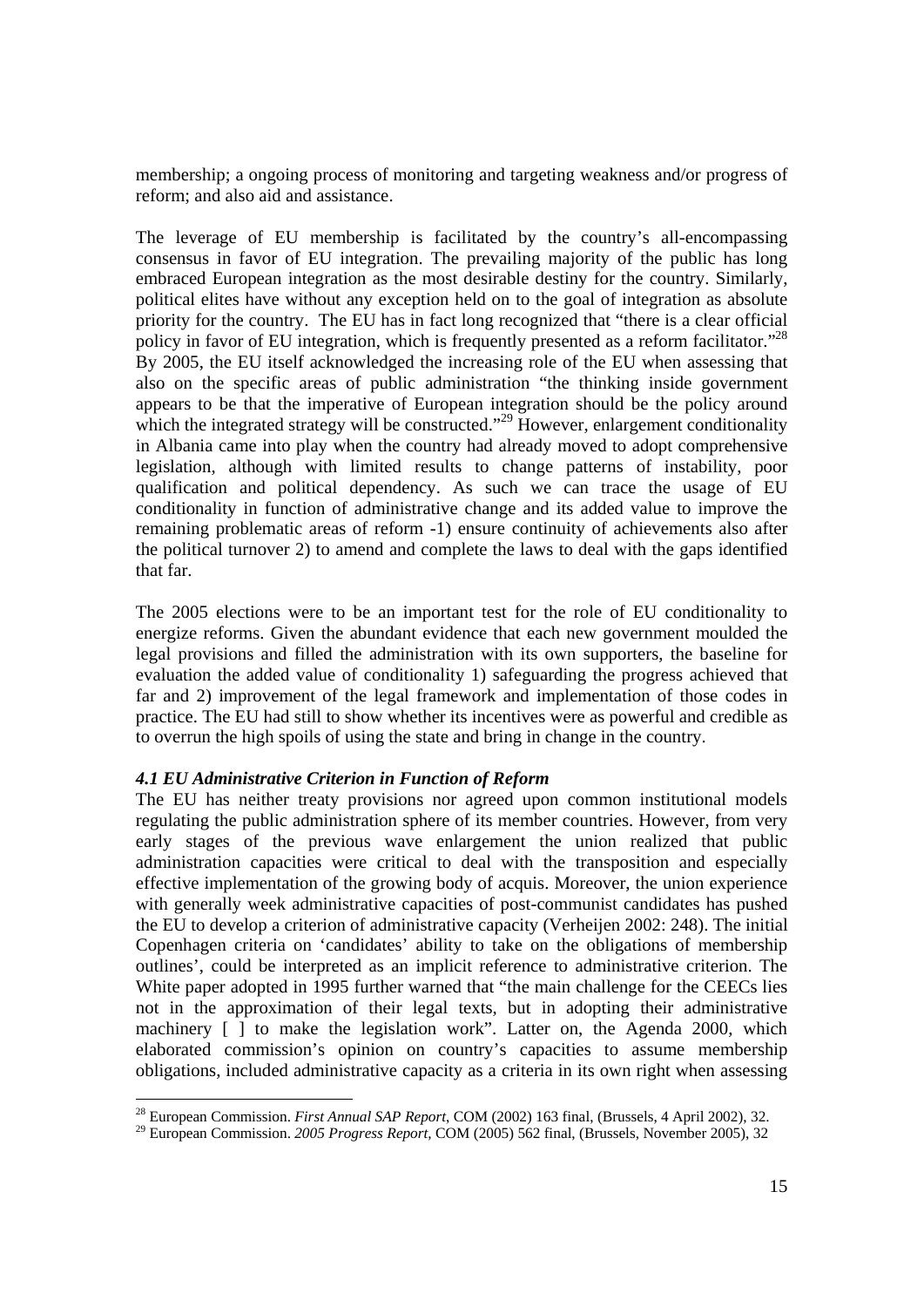that "a judgement [on the Copenhagen criteria] depends also on the capacity of a country's administrative and legal systems".

Consequently, the commission gave increasing weight to the administrative criterion asserting it as an indispensable part of upcoming annual reports and accession partnerships. SIGMA paper on Preparing Public Administration for the European Public Space drafted in 1998 further helped to elaborate some baseline criteria of assessing administrative capacities of candidate countries. The EU implicit and even explicit requirements insisted on general rules such as the adoption of civil service laws to guarantee independence, the establishement of a career system, pay reform and training (Verheijen 2002: 250; Fournier 1998: 113). Those items featured in most annual assessments although in a selective way and prioritizing the problematic areas of each country in a case by case basis (Kochenov 2005: 18-20). The administrative criterion, thus represented a general institution building approach through which the EU tried to fix the problems of each country through an individual and ongoing process of evaluation. Moreover, the EU requirements consist of general outlines of administrative reform and improved capacities, but not much on the details of how to go about.

When it came to encompass the Western Balkans in yet a new wave of enlargement, the EU seemed more determined to push for administrative capacities especially given the weak state capacities across the region. In the case of Albania, the EU was pretty much aware of the weak capacities of the Albanian post-communist state, which just few years before had badly collapsed and left behind a vacuum of power. By that time, it was also clear that the foreign led efforts to strengthen the Albanian state had encouraged a comprehensive legal overhaul that on letter resonated with the EU administrative capacities, although few of those promises were delivered in reality. From the outset, when identifying the reforms needed to be carried out in preparation for the negotiation of a stabilization association agreement (SAA), the equivalent of European Agreements for the Western Balkans the commission stresses,

 The Albanian administration remains extremely weak. Recruitment on the basis of open competitions has only just begun and it will take time to build a culture of public service, free from political and financial influence. In almost every area where Albania would take on obligations under a Stabilisation and Association Agreement there is a lack of implementing capacity. The legal situation is broadly satisfactory [], but there is little capacity to implement them. Until this situation can be redressed the new laws will exist only on paper.

Since the first report in 2001, the EU has persisted to monitor PA non/achievements as part of the "democracy and rule of law", which is a subtitle of political standards. The evaluation of administrative capacities tends to be rather bleak as it ranges from weak (2002, 2003) to showing some progress with many buts attached (2004, 2005, 2006, 2007).

#### **Table 21: Assessment of Public Administration in Annual Reports, 2001-2008**

2008 The public administration is continuing to stabilise, but the lack of transparency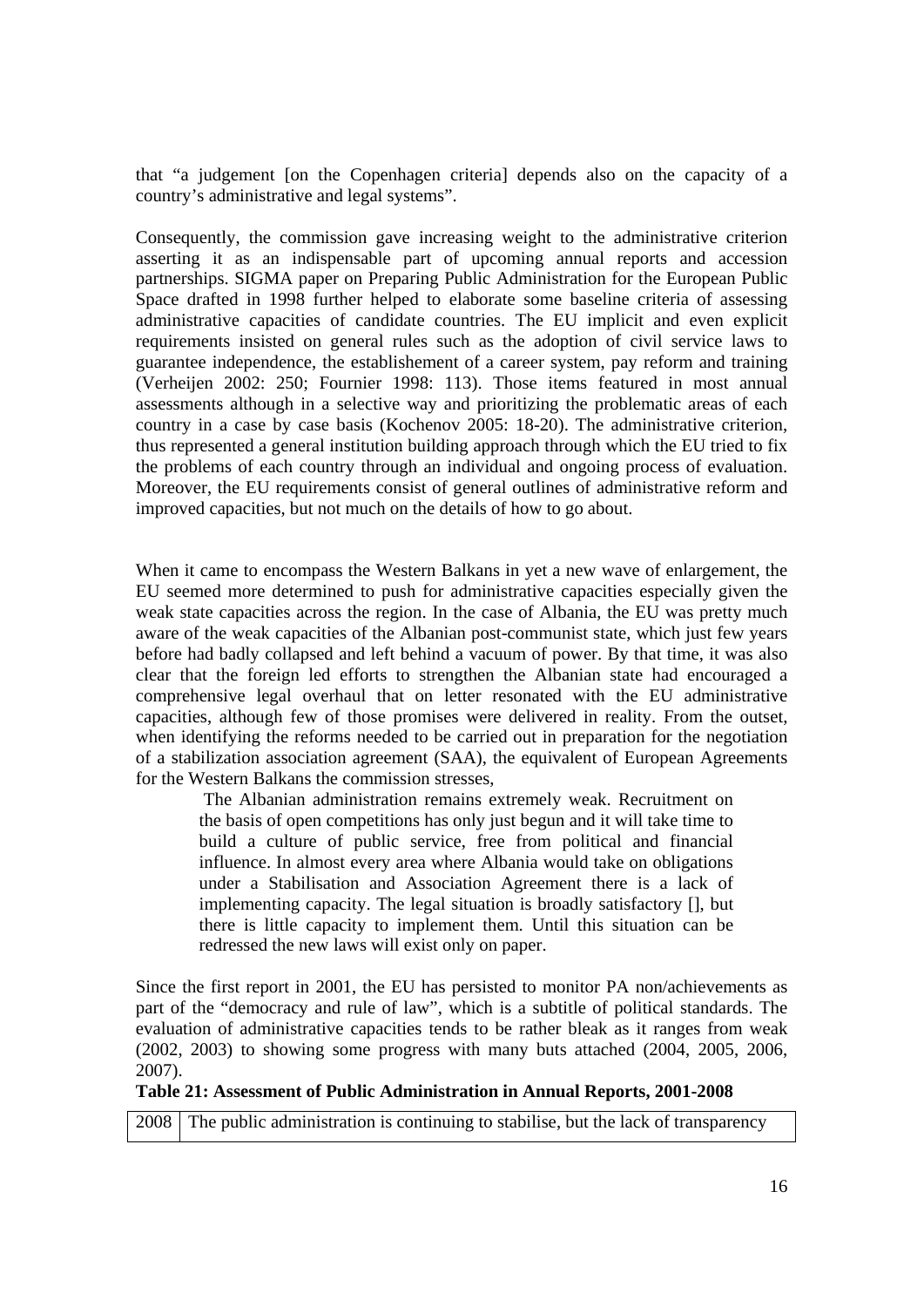|      | and accountability in appointments is endangering its independence Further<br>progress is needed to establish an independent, merit-based, professional civil<br>service $(8)$ .                                                                                                                        |
|------|---------------------------------------------------------------------------------------------------------------------------------------------------------------------------------------------------------------------------------------------------------------------------------------------------------|
| 2007 | Overall, the public administration is stabilising and becoming somewhat more<br>focused. Further progress on strengthening the Department of Public<br>Administration and ensuring competent, motivated and impartial staff is now<br>needed $(8)$ .                                                    |
| 2006 | Career structures, career planning, salaries and performance management in the<br>civil service and other public services remain poor. Political appointment of<br>higher civil servants remains prevalent, restricting the growth of a professional<br>senior civil service level (7).                 |
| 2005 | The Albanian civil service remains hindered by a pervasive lack of understanding<br>of the need for, or will to implement, a real separation between the political and<br>administrative levels. Political appointments, down to Director level in most<br>central ministries, are still the norm (22). |
| 2004 | There has been some progress in public administration reform over the Reporting<br>period, but sustained efforts remain necessary (summary: 3).                                                                                                                                                         |
| 2003 | Some efforts have been made by Albania to strengthen it public administration.<br>However, public administration remains weak  (summary: 3)                                                                                                                                                             |
| 2002 | General assessment: Public administration is weak and still subject to political and<br>financial influence (summary: 4).                                                                                                                                                                               |
| 2001 | The Albanian administration remains extremely weak. Recruitment on the basis of<br>open competitions has only just begun and it will take time to build a culture of<br>public service, free from political and financial influence (summary: 7)                                                        |

*Source: European Commission annual reports 2001b, 2002b, 2003c, 2004b, and 2005a* 

In addition, both the three European Partnerships, which identify priorities for country's further integration in the EU since 2004 have targeted PA as both a short and mid term priority. The first EP (2008) much like the last one (2004) asked Albanian authorities to "Ensure enforcement of the Civil Service Law and take steps towards its improvement. Take measures to prevent undue political interference in the functioning of the public administration. Produce clear guidelines as regards recruitment, transfer and dismissal for all civil servants, and implement them. Ensure that the Civil Service Commission fulfils its duties in accordance with the law." Those reports, have gone far to assess the weakness of reform and provide government authorities with targets of reform.

## *4.2 The Leeway between Progress of Administration and Advancement of Relations*

In addition to broad thresholds asked under the basket of administrative reform, the power of EU to push for change in this specific area seemed to be weakened by the ambiguous association between recorded progress and delivery of rewards. Indeed the EU more often than not proved to chose silence over the weakness of administrative criterion when advancing the contractual relations with the country.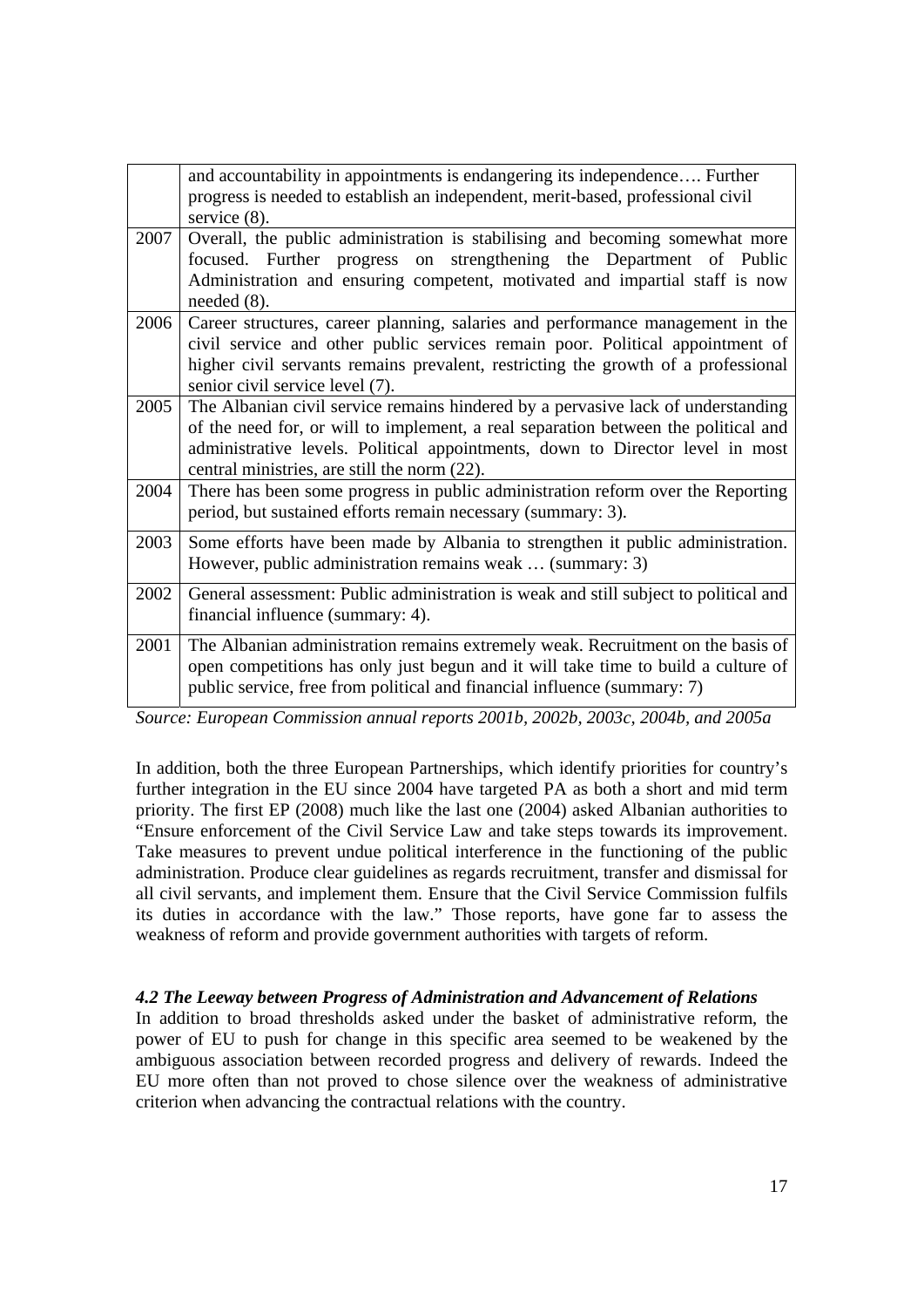Delayed institutional reforms and weakness of the state reform were taken into account when the EU refused to sign a European Agreement with Albanian back in 1995. The crisis of 1997 further froze all the alternatives to advancing institutional ties with the country. Also back in 1999, the commission discouraged the council to update institutional relations with the country on the bases that "Albania remains marked by important [ ] institutional weakness, which do not facilitate the perspective of an association with the EC and its member states." (1999:16)

After the Kosovo war and the adoption of a framework of enlargement in the Balkans, the EU moved to adopt a positive incentives strategy to "make Albania's European perspective more concrete." The administrative criterion was hardly among the main concerns informing the EU decisions to strengthen the institutional relations with the country in all stages of concluding the SAA. In 2001, the High level Steering Group created to stepping up co-operation with Albania suggested to open negotiations for a new Stabilisation and Association Agreement, although it noted "widespread lack of capacity to implement its own laws and international obligations." (2001:8). Opening of the SAA negotiations were delayed until October 2002, but that was done to push the parties agree on a consensual president, which could bring calm at the aftermath of problematic elections. The four years delay in negotiating the SAA chapters was directly related to political stabilization objectives in the country. The finalization of the SAA followed only in 2006, after the 2005 national elections took a bill of good conduct from international monitors. Neither the deficiencies identified in the functioning of public administration, nor the lack of capacity to ensure implementation of the SAA, nor the long list of administrative priorities the country had to deal with al part of the EP legal obligations prevented the EU from advancing the contractual relations and finalizing the negotiations of an SAA in summer 2006.

As for the instruments of political dialogue, the European Council has insisted on adopting a special mandate for negotiating the SAA with Albania. The Common Task Force (CTF), a common forum including EU and Albanian representatives, would continue to meet parallel to the SAA standard negotiations in order to discuss general issues of reform. Keeping a double forum for discussion, the EU could ensure that even if SAA technical negotiations proceeded quickly, they would not be concluded until the EU assessed a sufficient level of reforms. In fact, the EU in principle could use the CTF meetings to raise various concerns and if necessary block the conclusion of the SAA with Albania. Yet, none of the CTF meetings was used to discuss public administration concerns. The issue is only rarely raised in the EU ad hoc declarations regarding general reforms in the country. The lack of raising the administrative criterion in the political dialogue can be taken to confirm that the administrative component is considered to be one of the ingredients of reform, but hardly a priority to be discussed at the high political level.

## *4.3 The Test of Turnover: Paying Lip Service to Administrative Criterion*

The broad thresholds regarding the administrative criterion and especially the vague association between record of compliance and advancing institutional relations allowed amply space for the Albanian actors to pursue on the previous patter of politicizing the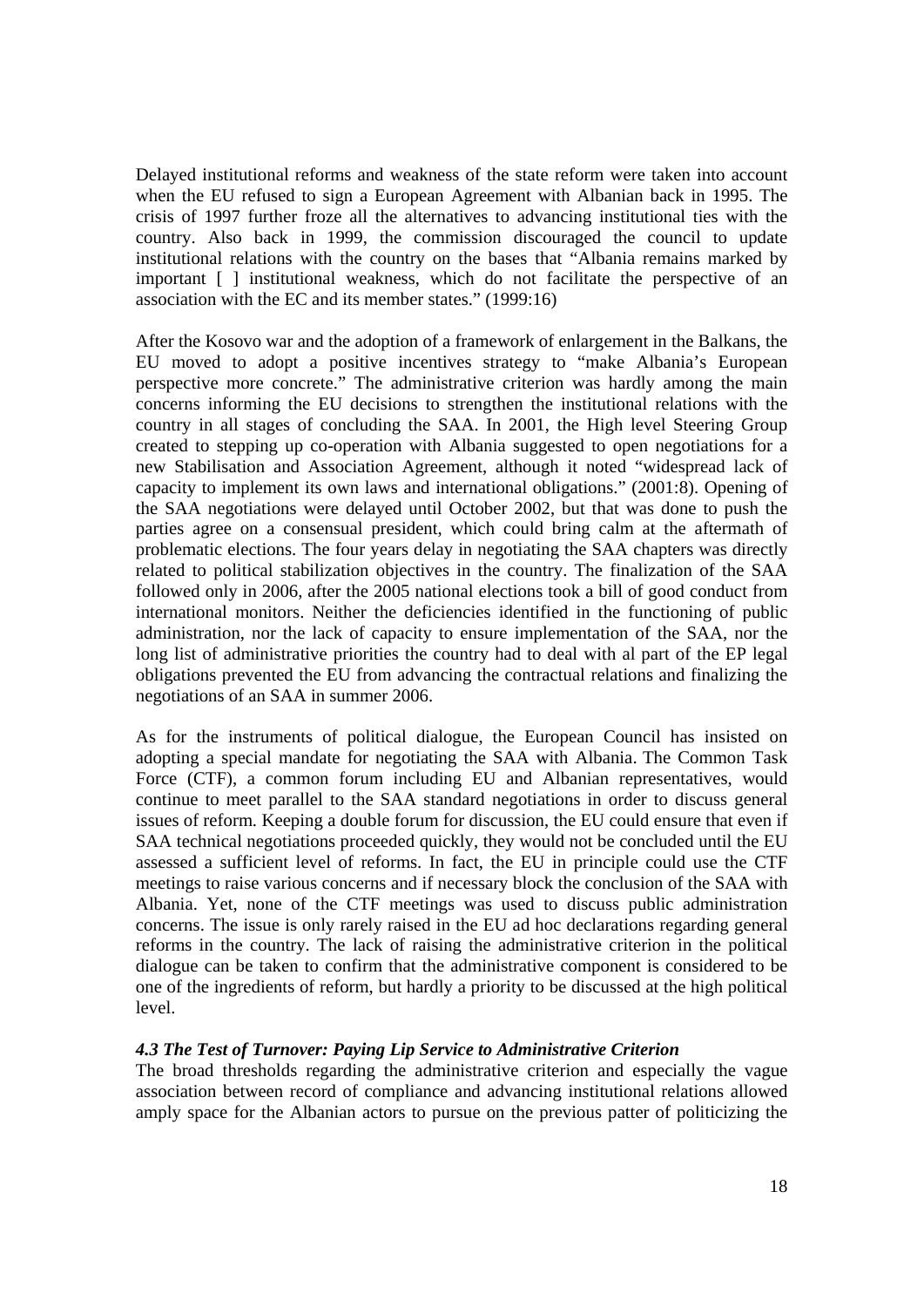state and rent-seeking behavior, while advancing in the path of EU integration. The administrative criterion failed to provide incentives for the Albanian actors to give up the high spoils of a politicized state as they perceived that not much was at stake.

Moreover, many domestic factors played to undermine administrative progress and the prospects of compliance. The SP government, 1997-2005, benefited from the two consequent terms in power to advance civil service legislation and give some sense of increased professionalism and stability. However, progress did little to cover the fact that the administration was already overfed with SP supporters and molded to ally with the governing party. When the opposition, the DP came to power after the 2005 elections, it perceived the administration as siding with the outgoing party and the civil service law as the majority law. Most progress did not stand the test of party turnover, which rather casted doubt on sustainability of reforms.

Although there are no official data, non-official figures regarding dismissals and politically motivated replacements abound. The opposition sources asserted that within the first months of the new DP government 4.500 public employees, of which 1.300 from central administration, 30% from fiscal institutions, and the rest employees at different levels of administration were fired.<sup>30</sup> The DP has persistently justified the huge dismissals in the context of broad restructuring of the government institutions, but most analysts did not fail to see that they were excuses for replacing in administration militant activists and political loyalists. Accordingly, the government engaged in open abuses of Civil Service Law including non-advertisement of free positions, filling the opposition without competition and taking apriori decisions in favor of political candidates when holding competitions.<sup>31</sup> In any case the dismissal of administrative staff was a huge drawback of what was achieved that far. Most accumulated capacities and skills were again gone despite of the sophisticated framework to protect the administrative staff.

In addition, the outgoing government's proposals to improve some dispositions of Civil Service Law were withdrawn by the parliament and shelved by the incoming government. The efforts to move to a second stage of expanding the coverage of law to include more positions, was not considered by the incoming government. The DP instead issued few amendments to move DoPA from the prime ministry to the department of interior, which ultimately downgraded the role and authority of the institution to safeguard civil service managements. Not surprisingly, those changes, have again created a new rift between the government and opposition, which considered the DP dismissal in contradiction to the spirit and the letter of the civil service act. This might well turn against the current administration if the opposition turns to power creating a vicious circle whereas each government has to start all over again to renew emphasis on depoliticisation and autonomy of civil service.

## **Conclusions: EU Integration and the Drive to Reform**

<sup>&</sup>lt;sup>30</sup> Antonin Braho, Disa Pyetje per Reformen ne Administrate [ Some questions about the Administrative Reform], Shekulli, 24 December 2005

<sup>&</sup>lt;sup>31</sup> Feizi Braushi, Raporti I KSHC: Emerimet ne Administrate jo Ligjore [The Report of Civil Service Commission: Illegal Employment in Administration], Shekulli, 6 Mars 2008.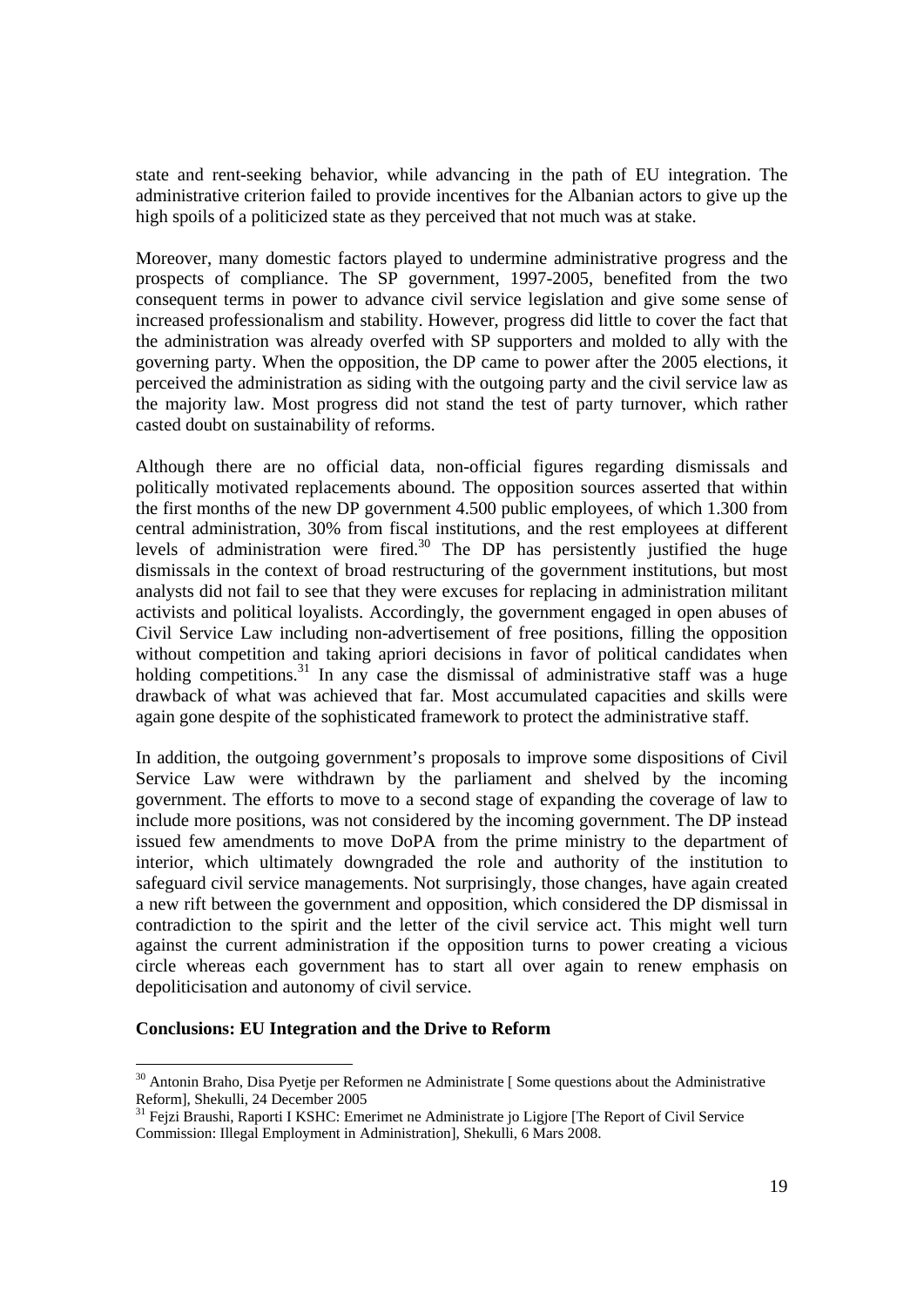The improvement of the legal codes to manage the civil service management system in Albania coincides well with the timing of the international initiatives to strengthen the weak state institutions after the deep institutional crisis and almost total collapse of the state in 1997. The reform of state institutions and particularly public administration, thus, owes a lot to the drive, technical assistance and not least substantial funds coming from external actors. Initially, the EU was one of the many actors, although at times it was accepted as informal leader of the external push to reforms merging different organizations, governments and not least non-governmental organizations active in the country. The international community was thus effective as an aggregate, but the push to reform is more problematic to assess when one focuses on the EU alone even after the new Stabilization and Association Process activated a range of tools to assess, prepare and reward progress of reform.

The use of the EU instruments in function of public administration shows the limits of enlargement tools to bring about miracles and transform public administrations in a rootand-branch matter. The administrative criterion is more often than not applied inconsistently, which can be interpreted to show that the development of general administrative capacities is a second rate criterion. The EU has monitored and targeted administrative reform, but that was hardly an area that determined the sequence of the EU relations with the country. The case study shows that the Union has used neither the advancement of institutional relations, nor significant shares of assistance, nor high level political dialogue to push for the progress of public administration. Overall, the administrative capacity criterion was lost in the midst of urgent political issues and the "harder" requirements for improving sectoral capacities related to the fulfillment of EU standards. This might not come as a surprise given that the EU is confronted with difficult choices and trade offs in a country facing many problems, however delays of public administration reform might be at the very roots of some of the urgent issues in the country.

The relative improvement of the laws and bylaws regulating management of the civil service system in the period 2000-2005 had yet to face the test of a new party turnover until the summer elections of 2005. Given the bitter experience of the Albanian transition when the administration was consistently forced to side with the party in power, many worried that the new governing party would resort to the same tools of politicization and reverse the progress made that far.

In fact the introduction of EU enlargement instruments has not succeeded to break down patterns of instability and politicization, which undermine the whole reform across the Albanian administration. As the chronological analysis shows the government turnover in 2005 sent the usual ripples of instability throughout state administration, once again cleansed by current staff and filled with supporters of the governing parties' coalition. One can thus argue that the relevant domestic actors have not been really enticed to give up their short term interests of replacing in administration their own supporters. In any case, the article shows that are no easy choices in difficult cases of democratization and miracles do hardly follow from the use of EU conditionality.